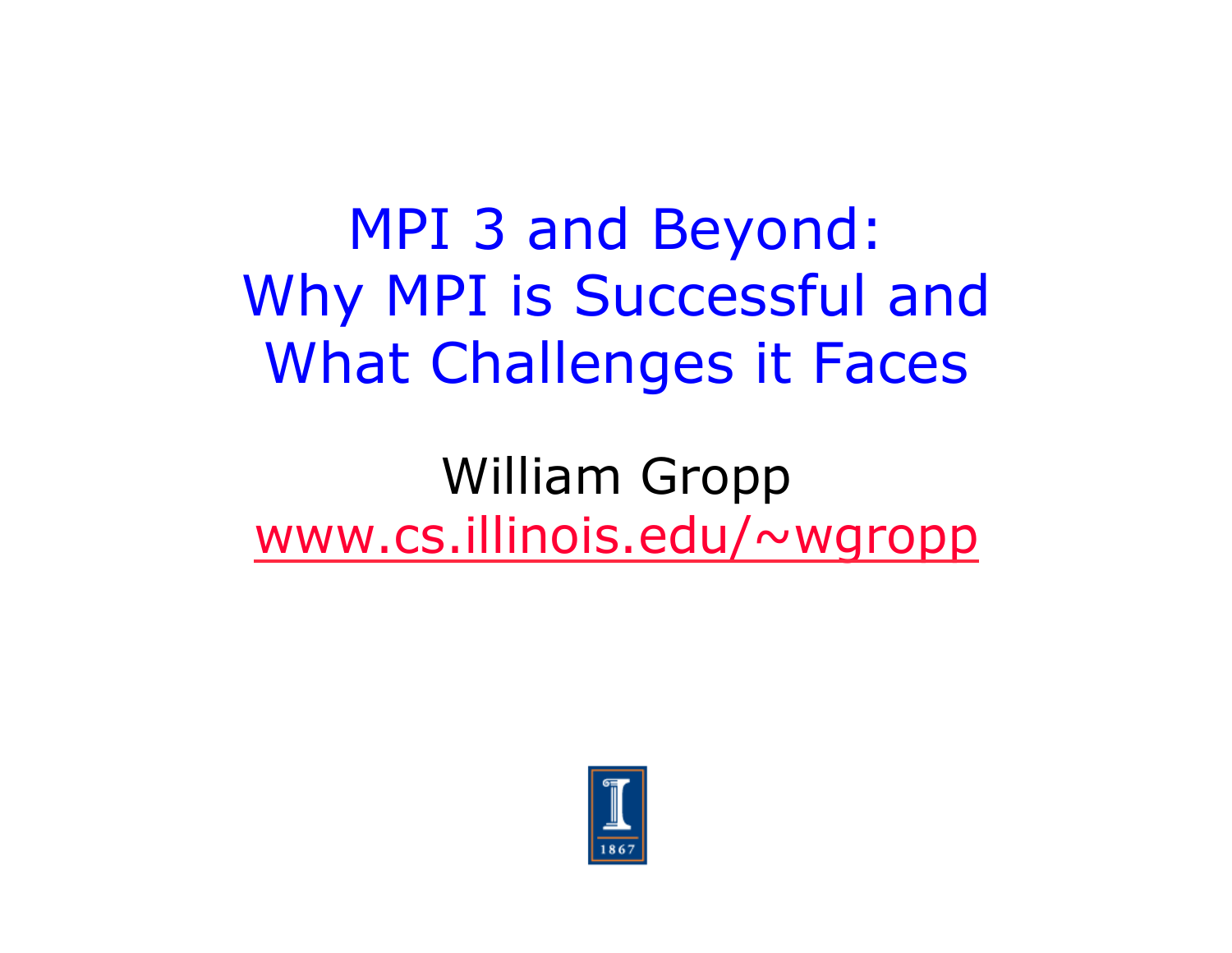# What? MPI-3 Already?!

- MPI Forum passed MPI-3.0 last Friday, September 21, here in Vienna
	- ♦ MPI-2.2 released September, 2009
- Standard available www.mpi-forum.org/docs
- Bound version available
- Significant enhancement from MPI-2.2
- Mostly backward compatible
	- ♦ Some previously deprecated functions removed
- Major step positioning MPI-3 for multicore, extreme scale systems

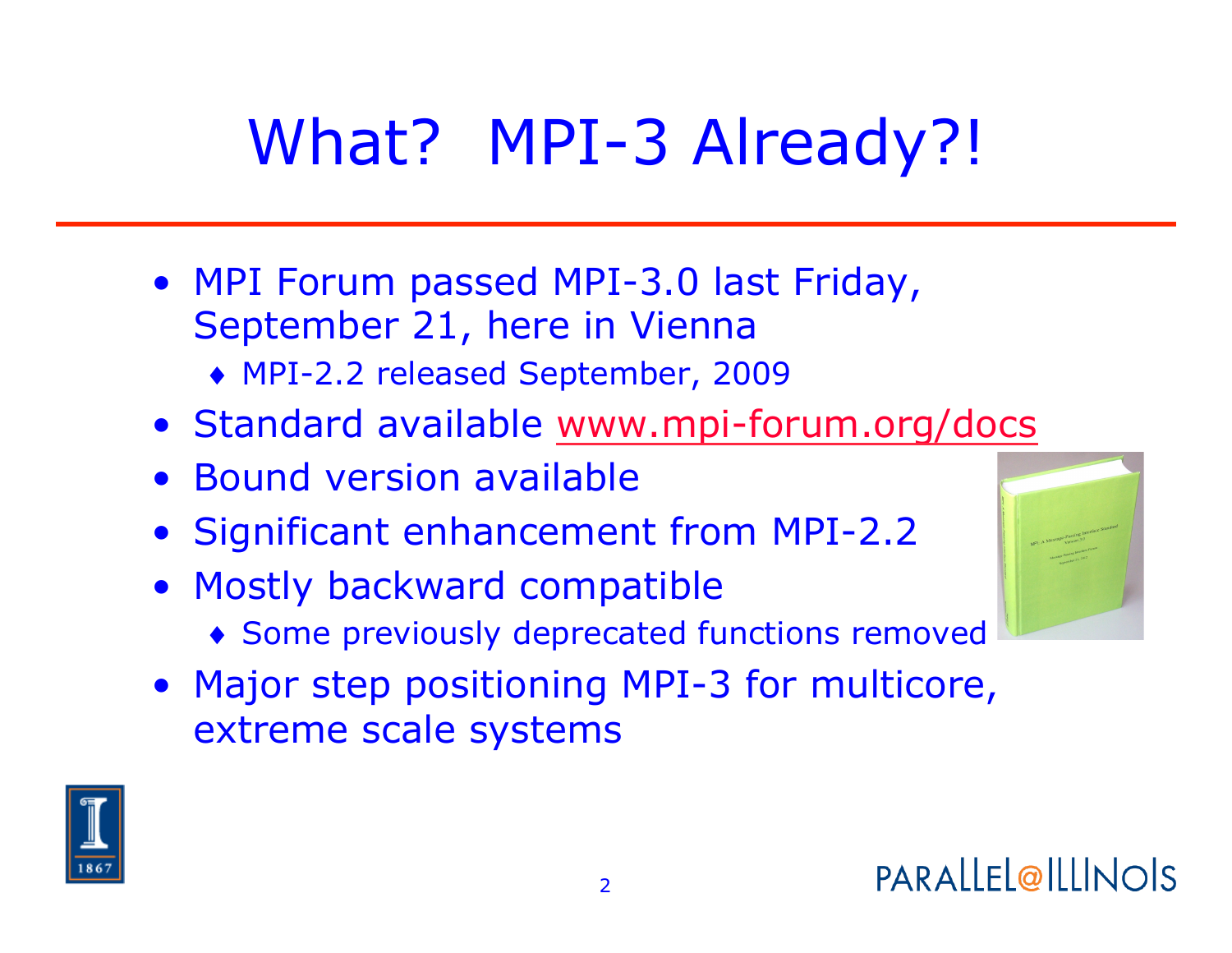# Why Was MPI Successful?

- It address *all* of the following issues:
	- ♦ Portability
	- ♦ Performance
	- ♦ Simplicity and Symmetry
	- ♦ Modularity
	- ♦ Composability
	- ♦ Completeness
- For a more complete discussion, see "Learning from the Success of MPI" , http://www.cs.illinois.edu/~wgropp/bib/papers/ 2001/mpi-lessons.pdf
- In addition, it has a precise definition (syntax *and semantics*), permitting applications that ran on the<br>T3D to get the same answer on the Fujitsu K Computer.
	- ♦ See papers from U Utah, U Delaware, and others on formal analysis of MPI programs



PARALLEL@ILLINOIS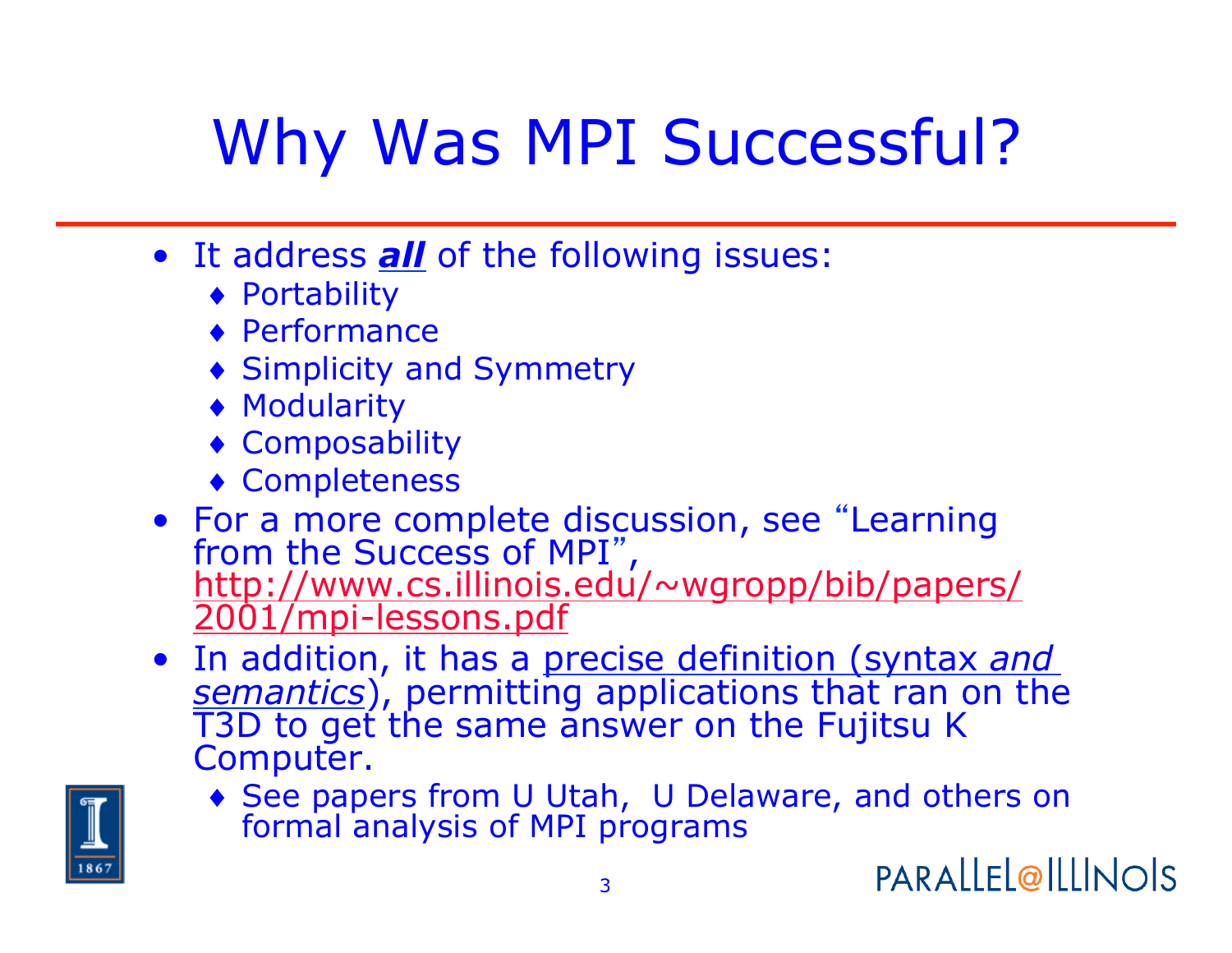## MPI Built on a Strong Base

- Standard practice, sensibly extended
	- ♦ Datatypes
	- ♦ Communicator and context
- Forward looking
	- ♦ Where parallel computing was going, *not* where it had been
		- Measurements are about *past* systems
- Precise description
	- ♦ Semantics well defined
	- ♦ Not all parallel programming models so precise
- Strengths
	- ♦ Portability, Performance, Modularity and Composibility, **Completeness**
- Weaknesses
	- ♦ Specification as library prevents close integration with language
	- ♦ Lack of support for distributed data structures

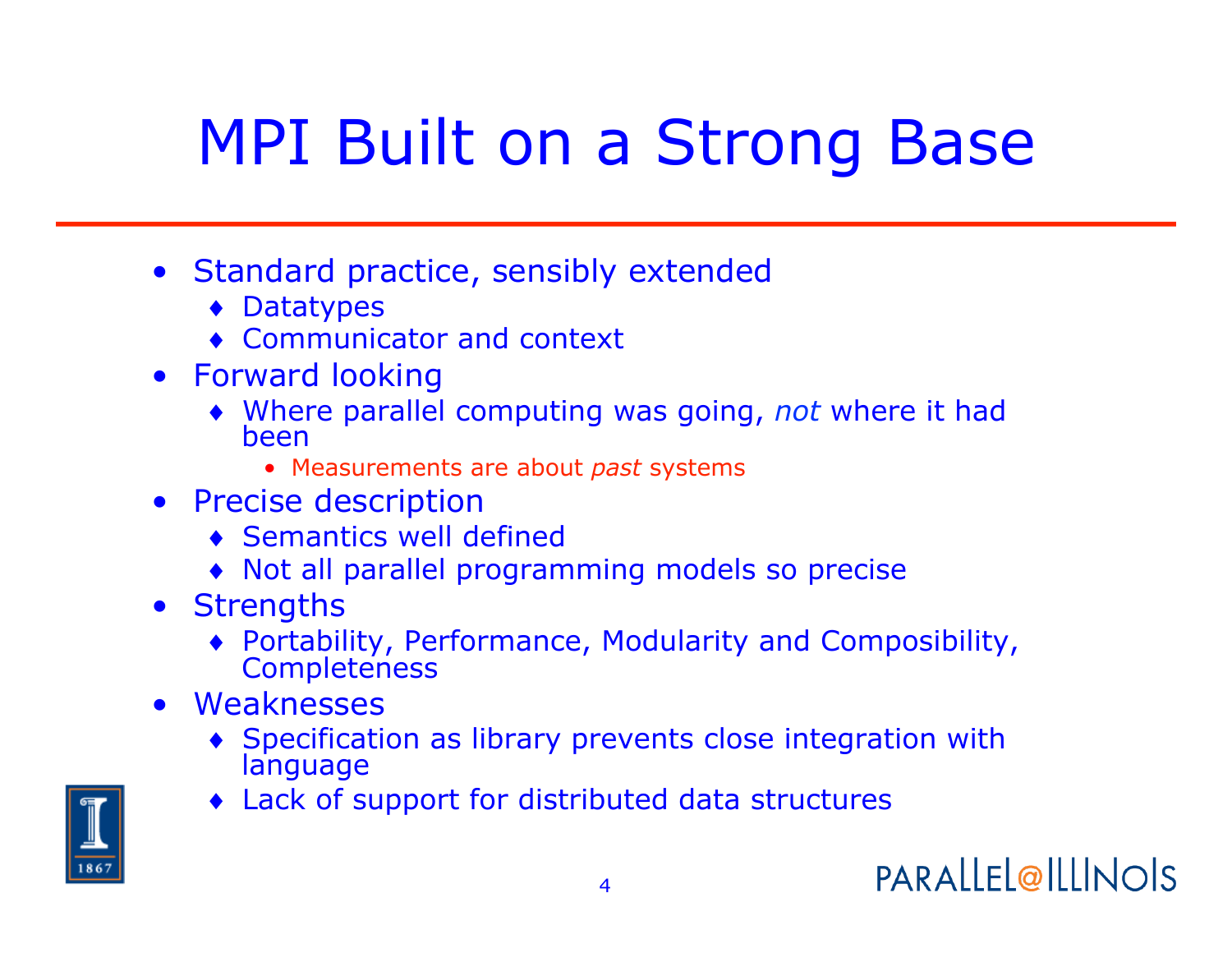## Myths about MPI

- Some common myths:
	- $\triangleleft$  MPI requires p<sup>2</sup> buffers
	- ♦ MPI is not fault tolerant
	- ♦ MPI does not have scalable startup
	- ♦ MPI RMA has complex rules
	- ♦ MPI requires ordering of messages in the network
- Why discuss these?
	- ♦ They still confuse discussions about MPI
	- ♦ They reveal a error in thinking about MPI

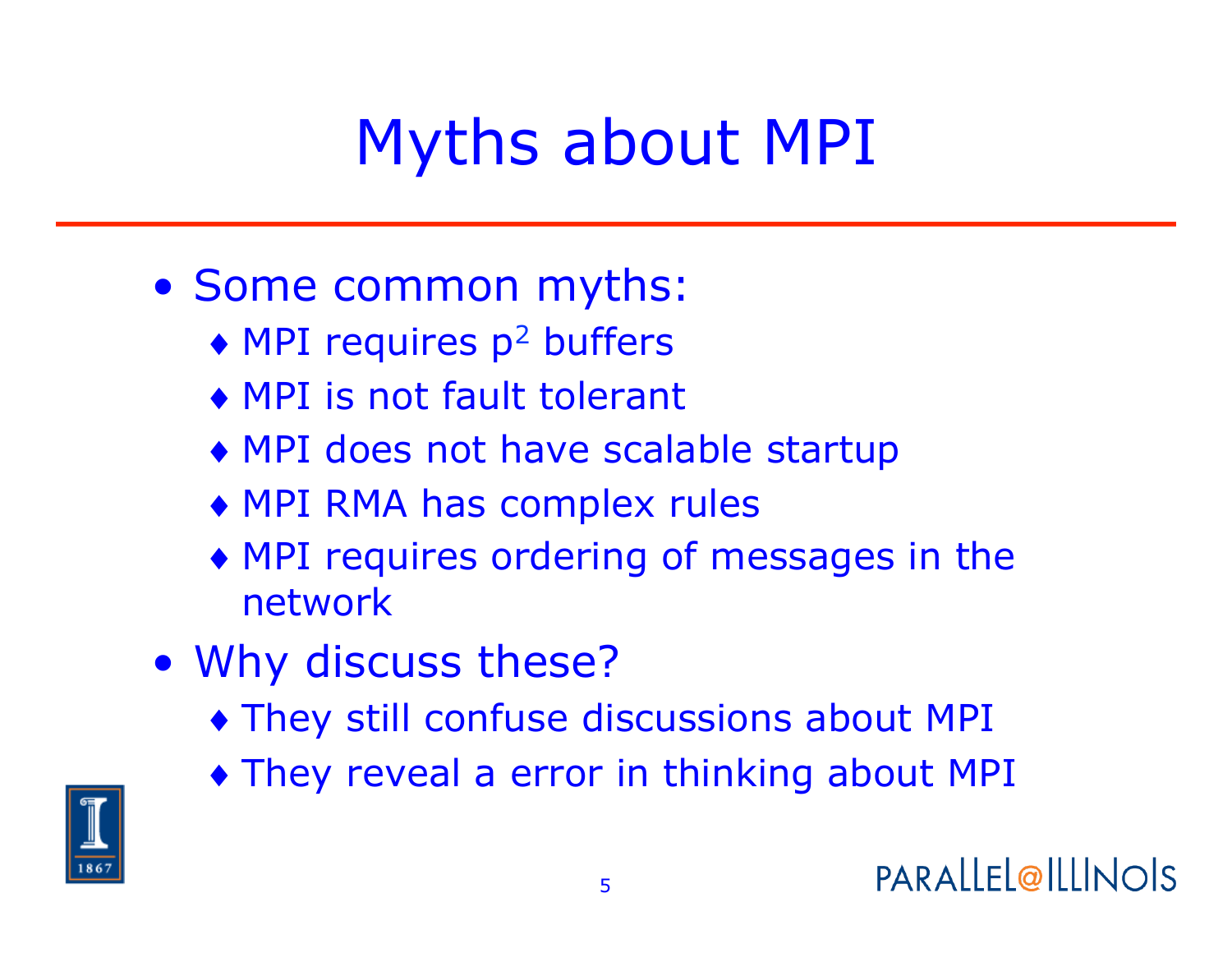# MPI requires p<sup>2</sup> buffers

- MPI allows any process to communicate with any other. Seems to require p (or p-1) buffers at each process to handle receipt of envelopes, eager data
- But this is an *implementation* decision
- Any *scalable* application will communicate with a fixed number (or log p if a weak scalability is used) of processes
- An *implementation* can trade (buffer) space for implementation complexity and (perhaps) time

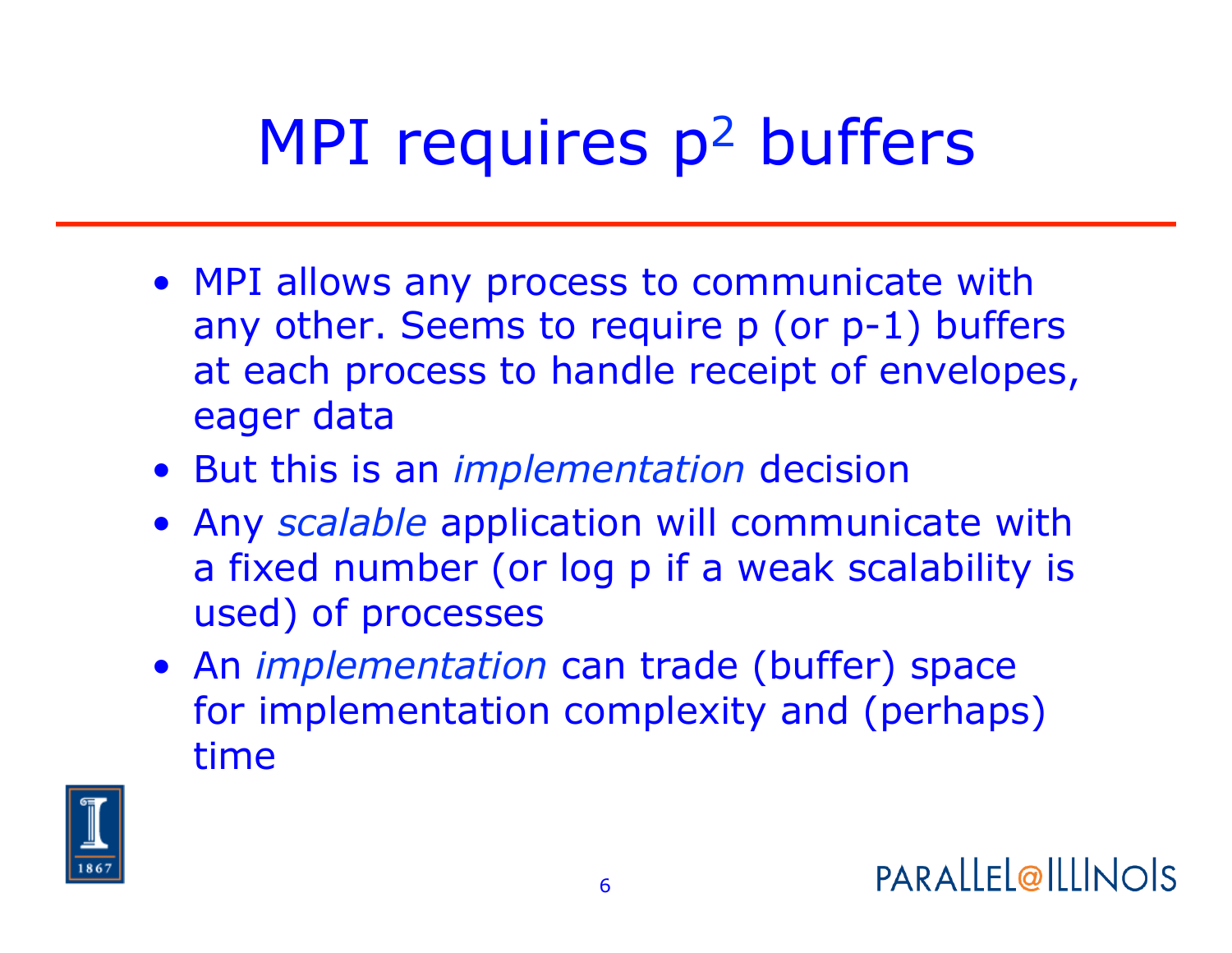### MPI is not Fault-Tolerant

- Means "The standard (like virtually all other standards" does not mandate a specific behavior when certain kinds of faults occur
- Most who make this claim make it based on (a) the default error handler (a *very* good idea) and (b) the behavior of some implementations
- **Challenge: Should the** *standard* **require a fault tolerant system or should an**  *implementation* **be tolerant of certain classes of faults?**



- ♦ Which faults are important to you?
- 7 IJHPCA 18, #3, 363-372. ◆ See "Fault Tolerance in MPI Programs", G & Lusk,<br>IJHPCA 18, #3, 363-372. PARALLEL@ILLINOIS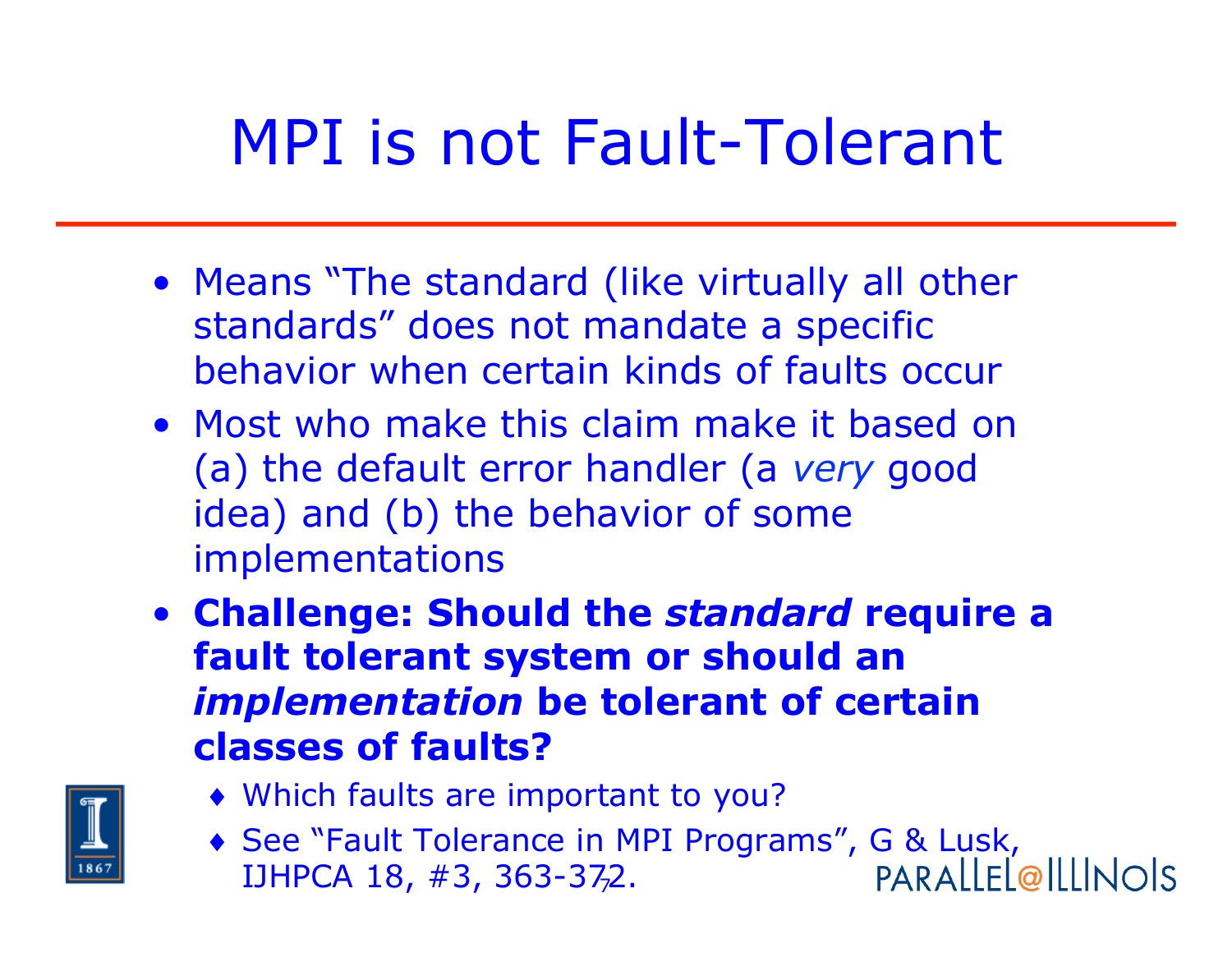# MPI does not have Scalable Startup

- Startup is not part of the MPI standard, so this statement makes no sense
- Typically based on examining how some MPI implementations start
	- ♦ No need to establish all possible connections at initialization time – MPICH never did, even in 1992
	- ♦ No need to start processes sequentially
	- ♦ No need to even use OS processes for MPI
- It *is* more difficult to build a scalable startup system
	- ♦ And you have to design it to be highly scalable, not just scalable-on-the-systems-that-are-available-now

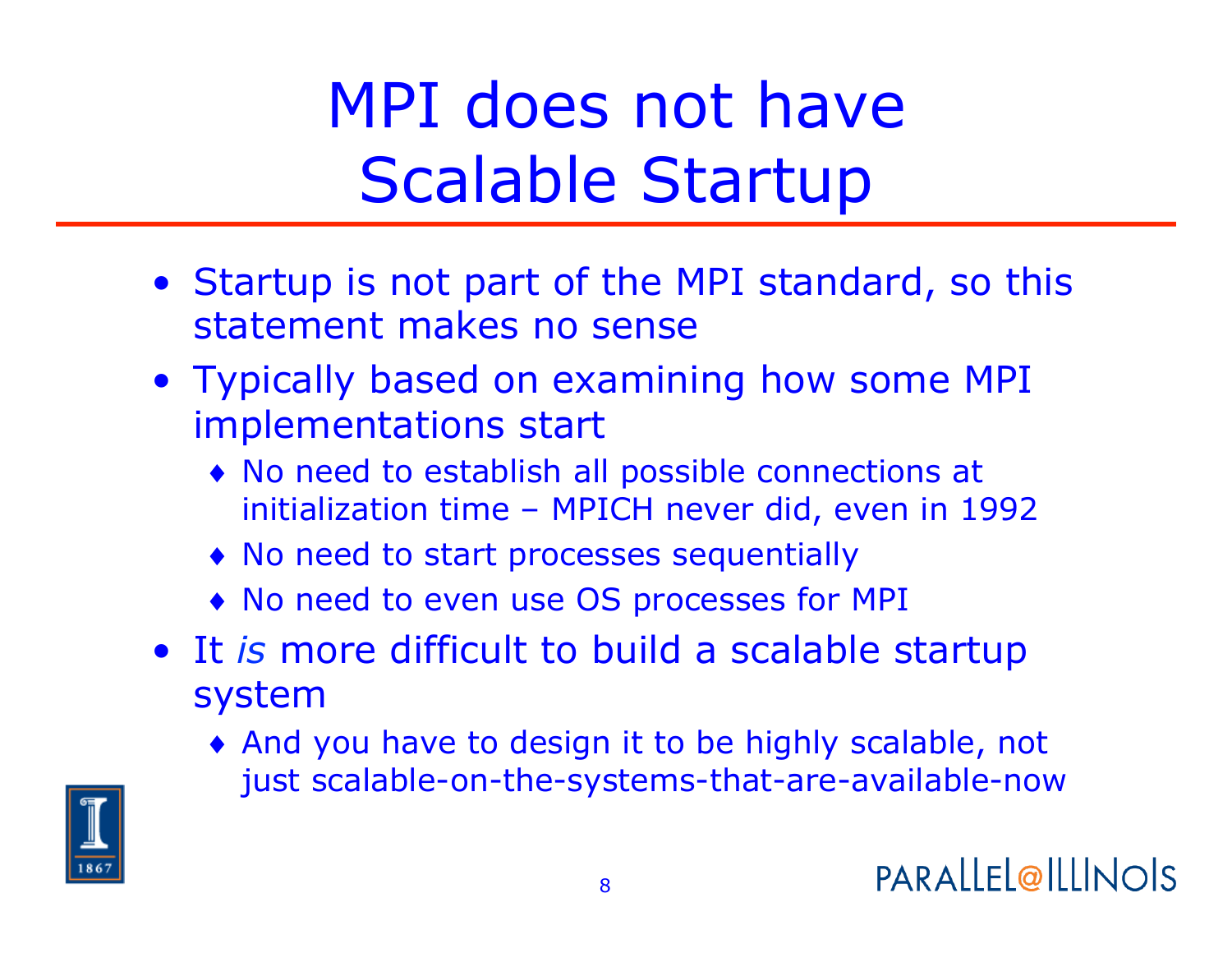## MPI RMA has Complex Rules

- True but misleading
- MPI RMA is precisely defined much more so that many other one-sided specifications
	- ♦ The result is, unfortunately, complexity
	- ♦ Also defined to allow and encourage hardware acceleration
- However, sufficient (but not necessary) rules exist
	- ♦ These are much simpler and adequate for most uses
- A standard should never be punished for getting hard things *right*
- One-sided memory update rules are more complicated than you think (-> see "MPI and Shared Memory" later in talk)

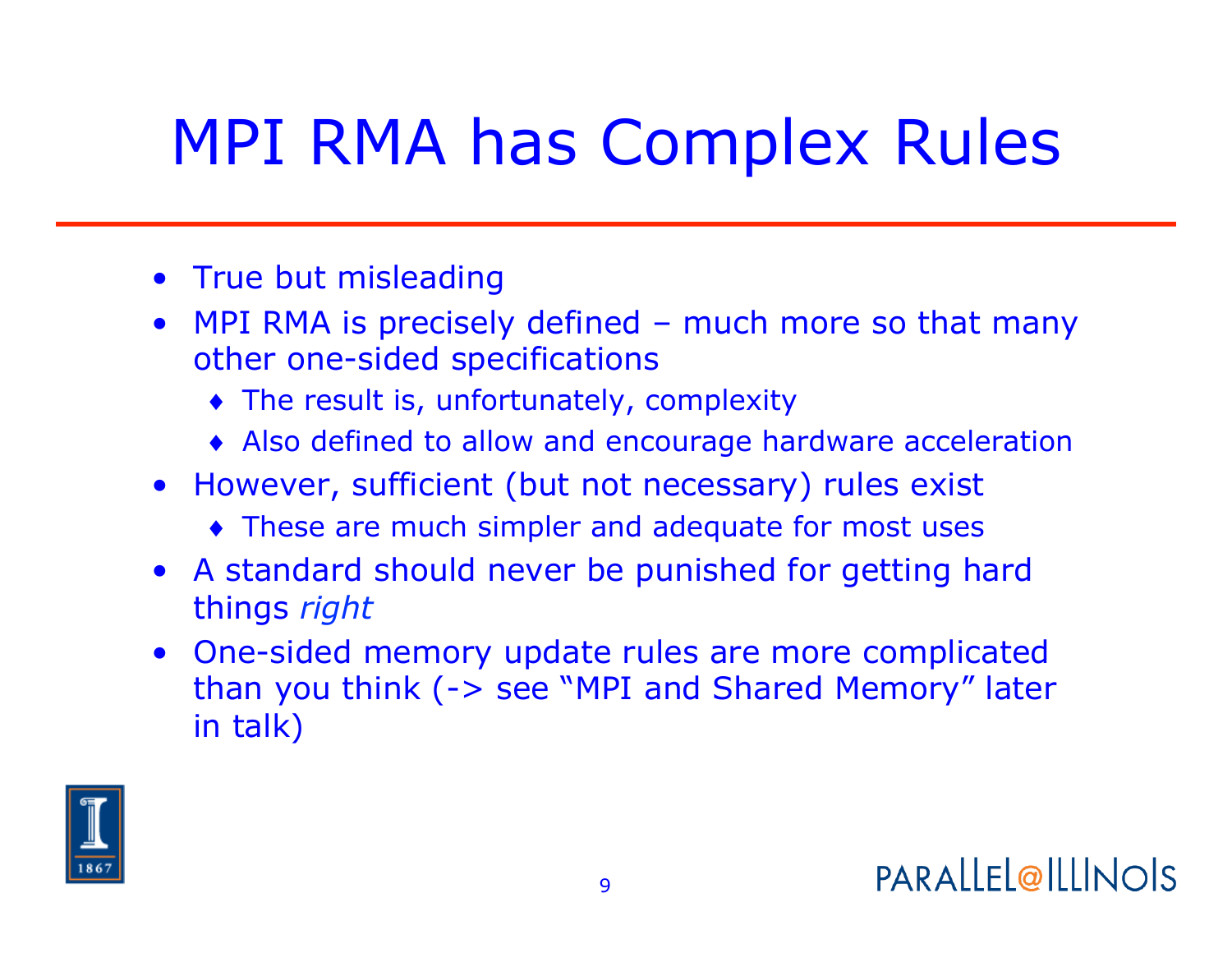## MPI Requires Ordering of Data in the Network

- Absolutely false.
- MPI requires *apparent* ordering of *certain* operations
	- ♦ Message "envelopes" within the same communicator
	- ♦ In MPI-3, certain RMA accumulate operations (by default, can be relaxed)
- Actual delivery, particularly of data, need not be ordered
	- ♦ Only need to know for certain when all data is available
- Advantageous for high-performance networks
- An example of specifying only as much as necessary
	- ♦ Order of delivery of data up to implementation both hardware and software

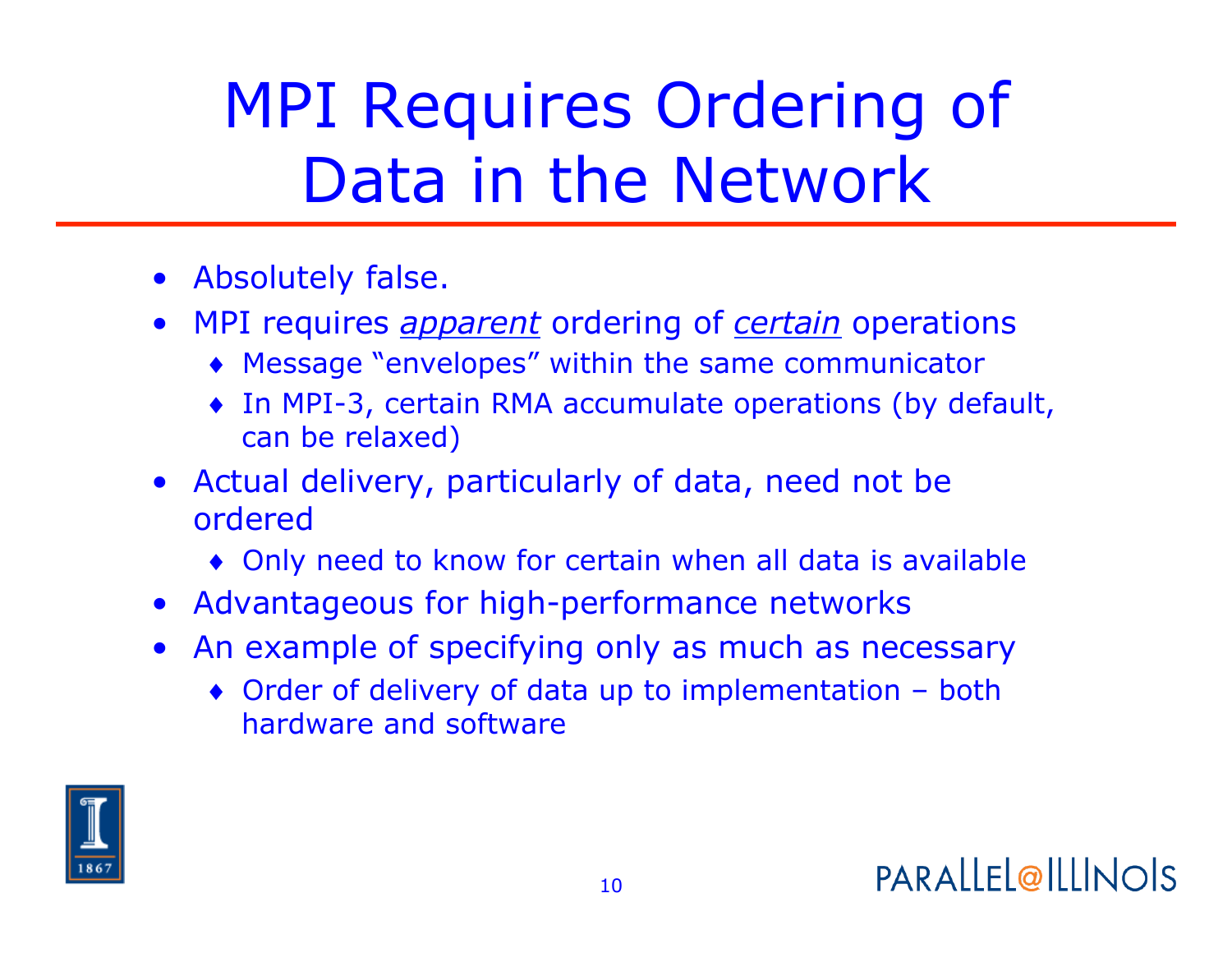### A Common Mistake

- Measurements of an implementation used to compare programming models or ideas
	- ♦ Wrong to compare C and Fortran by using measurements with a mature, highly optimizing compilers (e.g., icc) and a less mature, less capable compiler (e.g., gfortran) on a machine or even many compilers on many machines
	- ♦ Equally wrong to compare MPI and X by using implementations of MPI and X
- You can gain some insight into what *may be* (not is) hard to implement well, but that's *not a comparison*
- **Action: As reviewers, require precision in titles and descriptions.**
- **Challenge: Balance quantitative thinking about the future with experiments that can be run today.**

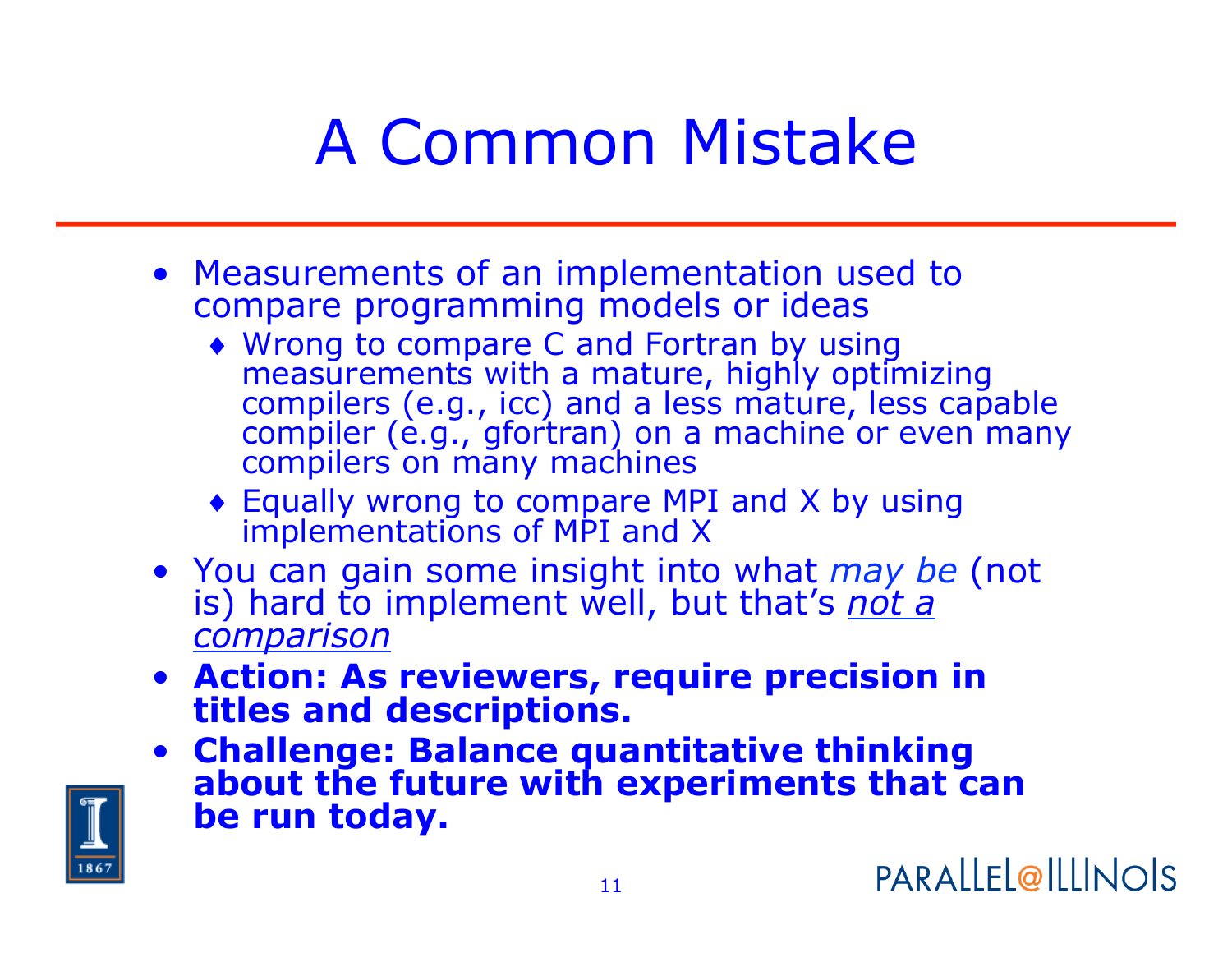# Challenges Facing MPI

- Why is now special?
	- ♦ End of Denard (frequency) scaling, related challenges of power consumption, heat dissipation, and reliability creating great architectural diversity
	- ♦ System scale exceeding that at which many current algorithms are effective, requiring new ideas and the programming models and ideas to support them



- Programming models are changing
	- ♦ Most popular parallel programming language in recent years…
		- CUDA
	- ♦ New HPC languages, including OpenACC, Chapel, Habanero, Python, Liszt, many DSL proposals,…
	- ♦ Perhaps biggest change since vectorization over 30 years ago PARALLEL@ILLINOIS 12

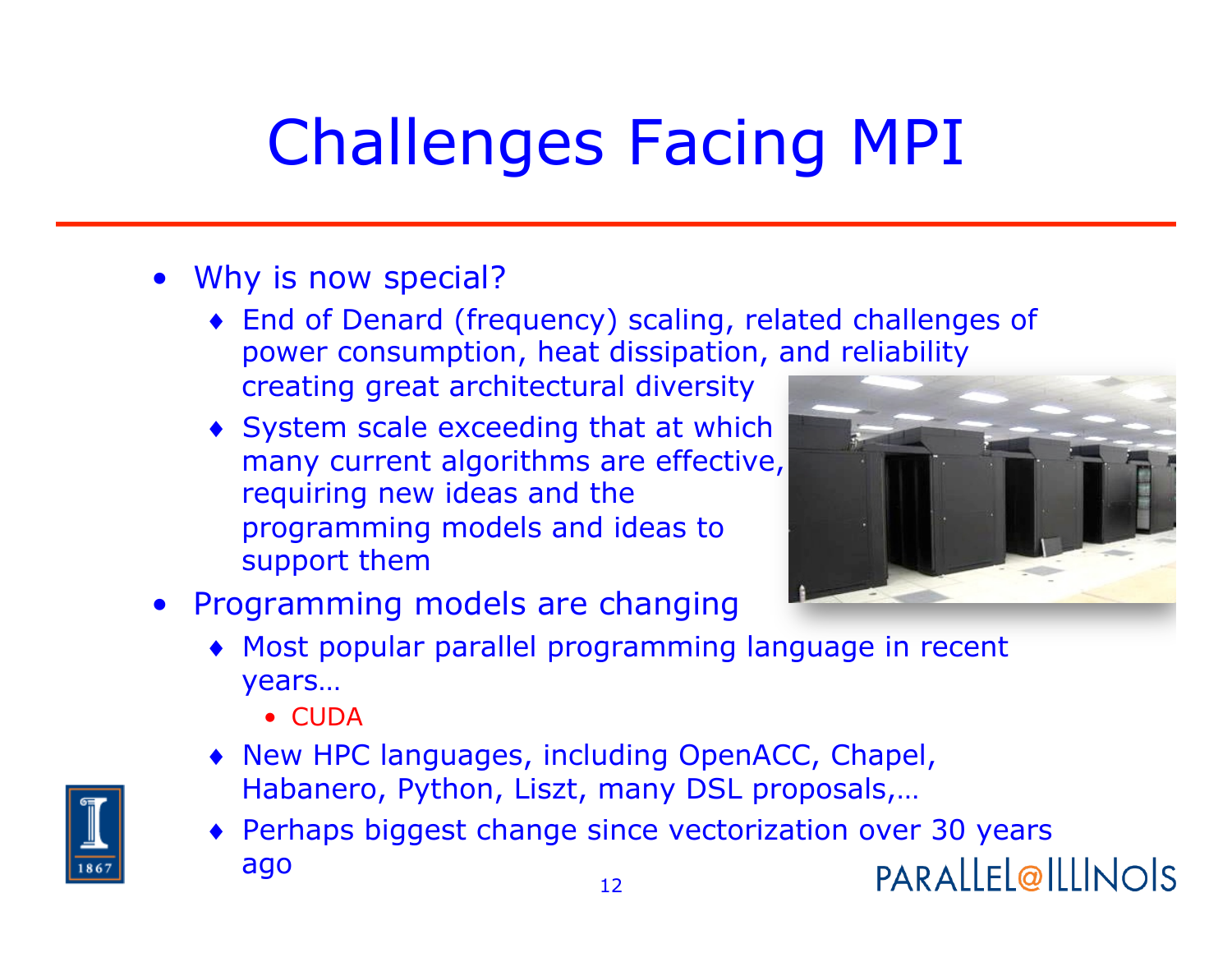Changes in Processor Architecture

- MPI defined when a single processor often required multiple chips (including an attached floating point unit!)
- Many different architectural directions today, including
	- ♦ Multicore, Manycore, GPU, FPGA, EMP/PIM

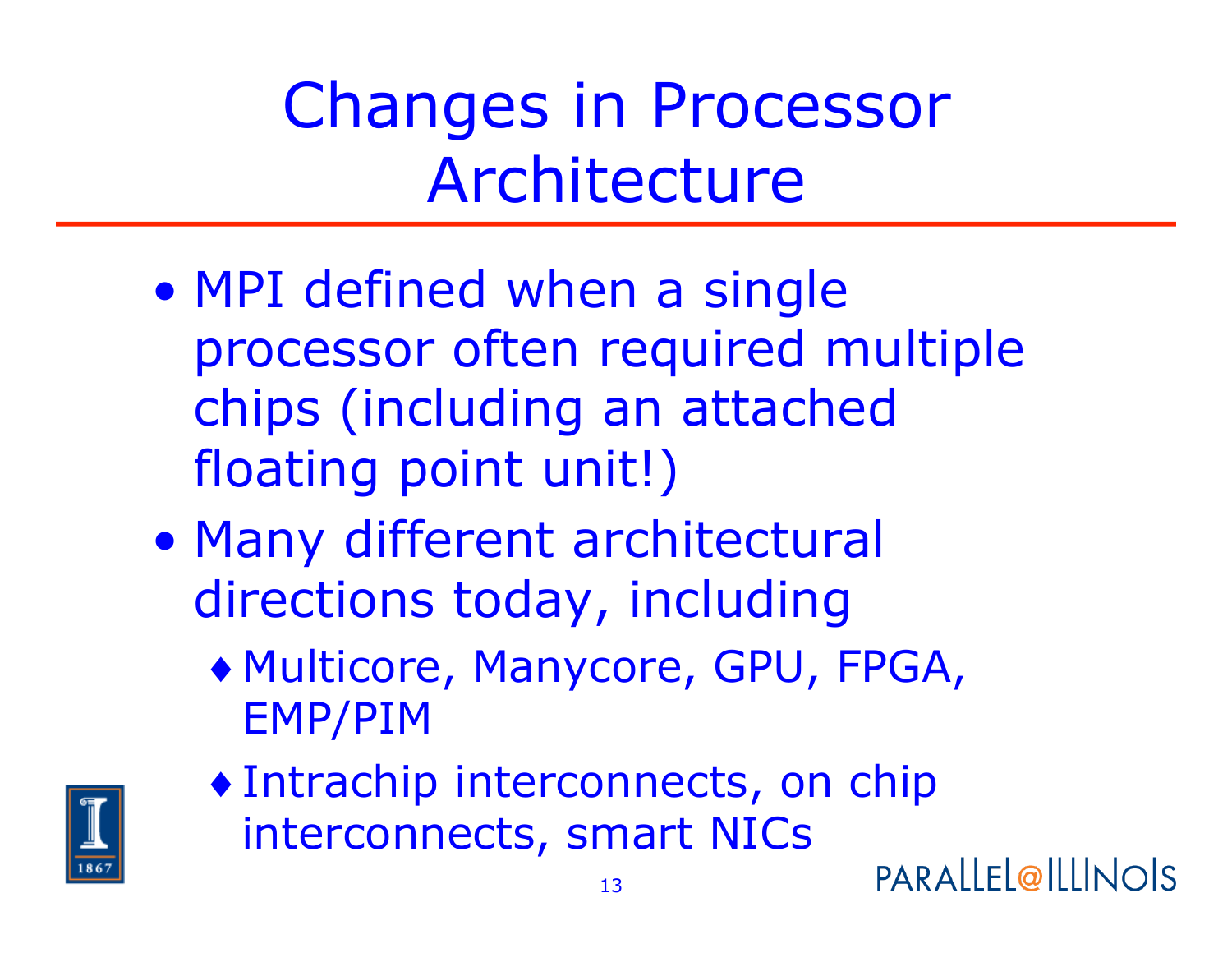## MPI Processes and Processors

- MPI remains a single process programming approach
	- ♦ Relies on Fortran and C (and until MPI-3, C++) as the base languages
		- All very old, designed as single threaded; only now trying to retrofit thread safety and other forms of chip and node parallelism
	- ♦ MPI has relied on *composition of programming models*
		- Strength can exploit advances in compiler and language abilities
		- Weakness Unable to enlist help by compiler to optimize and detect user errors
	- ♦ Examples: Nonblocking operations and threads

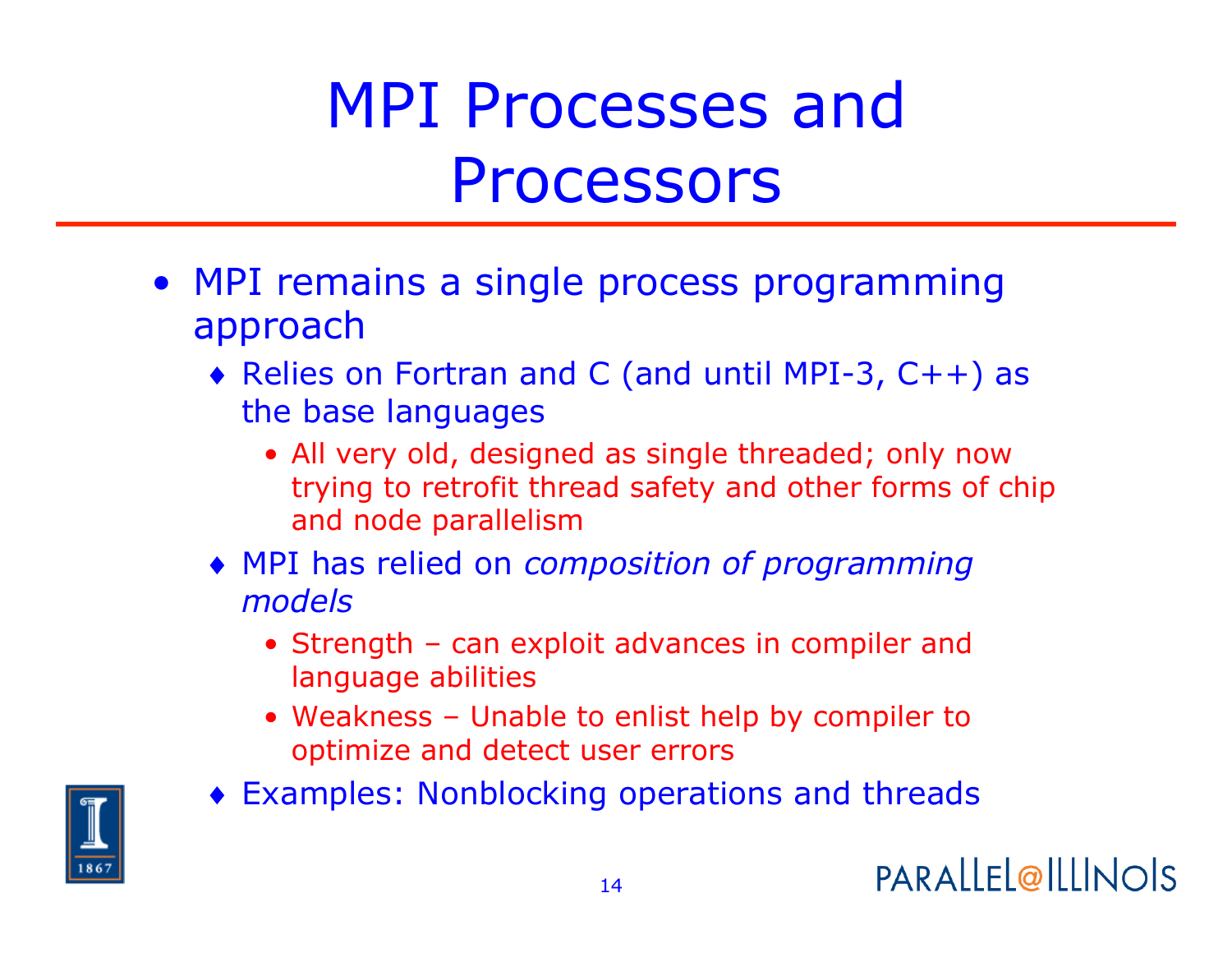## Nonblocking Operations

- *Necessary* for correctness for complex communication patterns (because of difficulty in ordering sends and receives so that buffering limits cannot be exceeded)
	- ♦ Easy to order for regular grid communication
	- ♦ Hard for adaptive, irregular grid communication
- *Express Communication/Computation Overlap* 
	- ♦ Both for overall time and moving operations to communication engines
- But *dangerous* for programmer no clear correspondence in code to when a buffer is available
	- ♦ Very difficult for Fortran compiler to optimize code safely **PARALLEL@ILLINOIS** 15

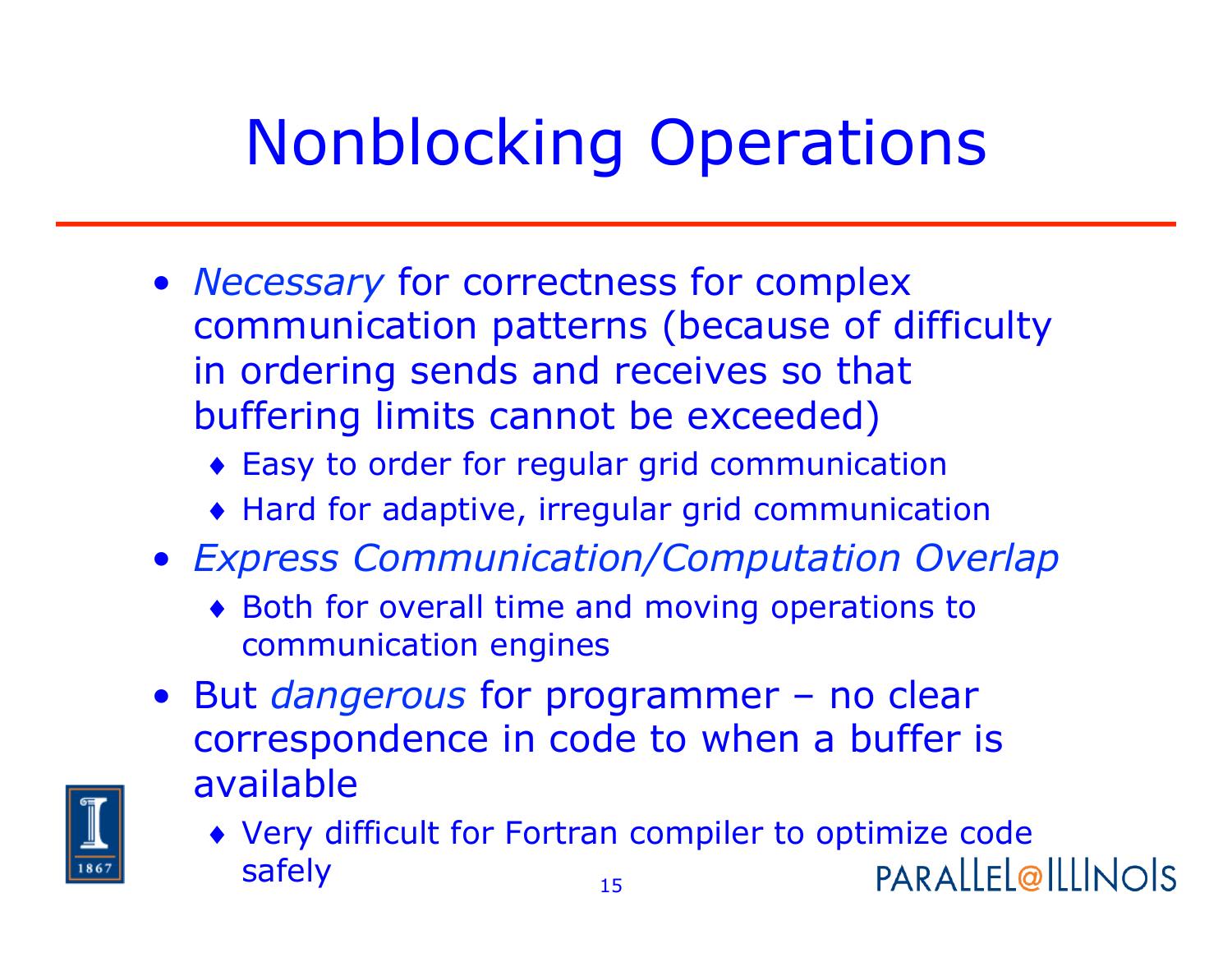# **Threads**

- MPI-1 designed expecting threads to complement MPI
	- ♦ SMPs common (but multi-chip processors)
	- ♦ All nonblocking operations can be performed as a blocking operation in a separate thread
		- As long as MPI blocking operations only block thread, not process; clarified in MPI-2.0
		- Semantics inherited from thread model
	- ♦ Core communication operations considered too performance-critical
		- MPI\_Isend, MPI\_Send\_init/MPI\_Start, etc.
	- ♦ Overhead of threads became clearer as thread-safe implementations of MPI, other applications, appeared
		- Thread levels in MPI-2.0, e.g., MPI\_THREAD\_MULTIPLE



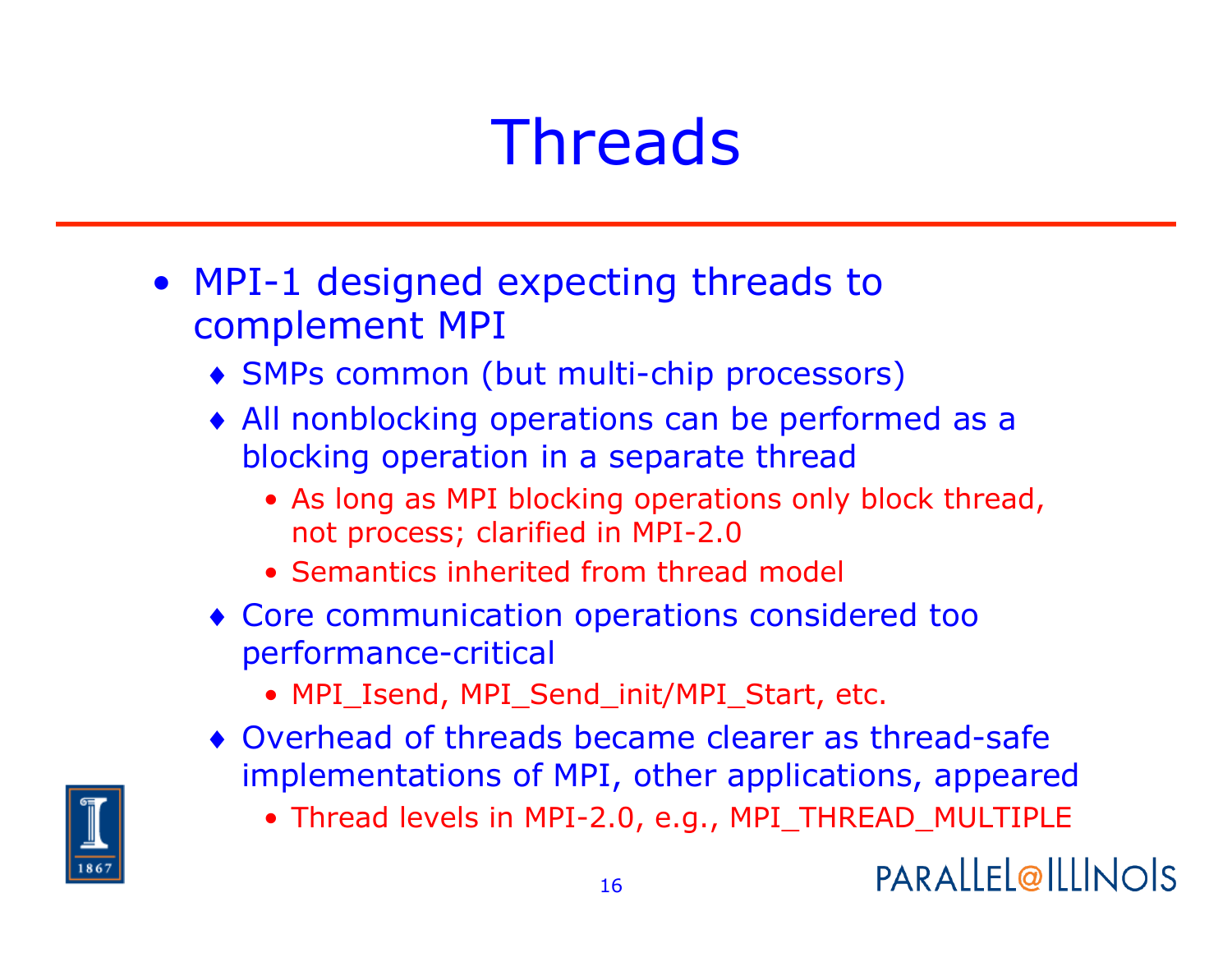### Best Laid Plans

- However, situation worse than appeared
	- ♦ Cost of providing threads encouraged at least one HPC vendor to restrict processes to one thread per core (for some definition of "core")
	- ♦ Makes threads *useless* as a portable method to implement nonblocking communication and computation
- Led to large and inconsistent increase in the number of nonblocking routines in MPI-3
	- ♦ E.g., many algorithms can benefit from nonblocking collective routines
	- ♦ MPI-3 added nonblocking versions of many *but not all* collective routines
		- So many that the concern was that too many were being added **PARALLEL@ILLINOIS** 17

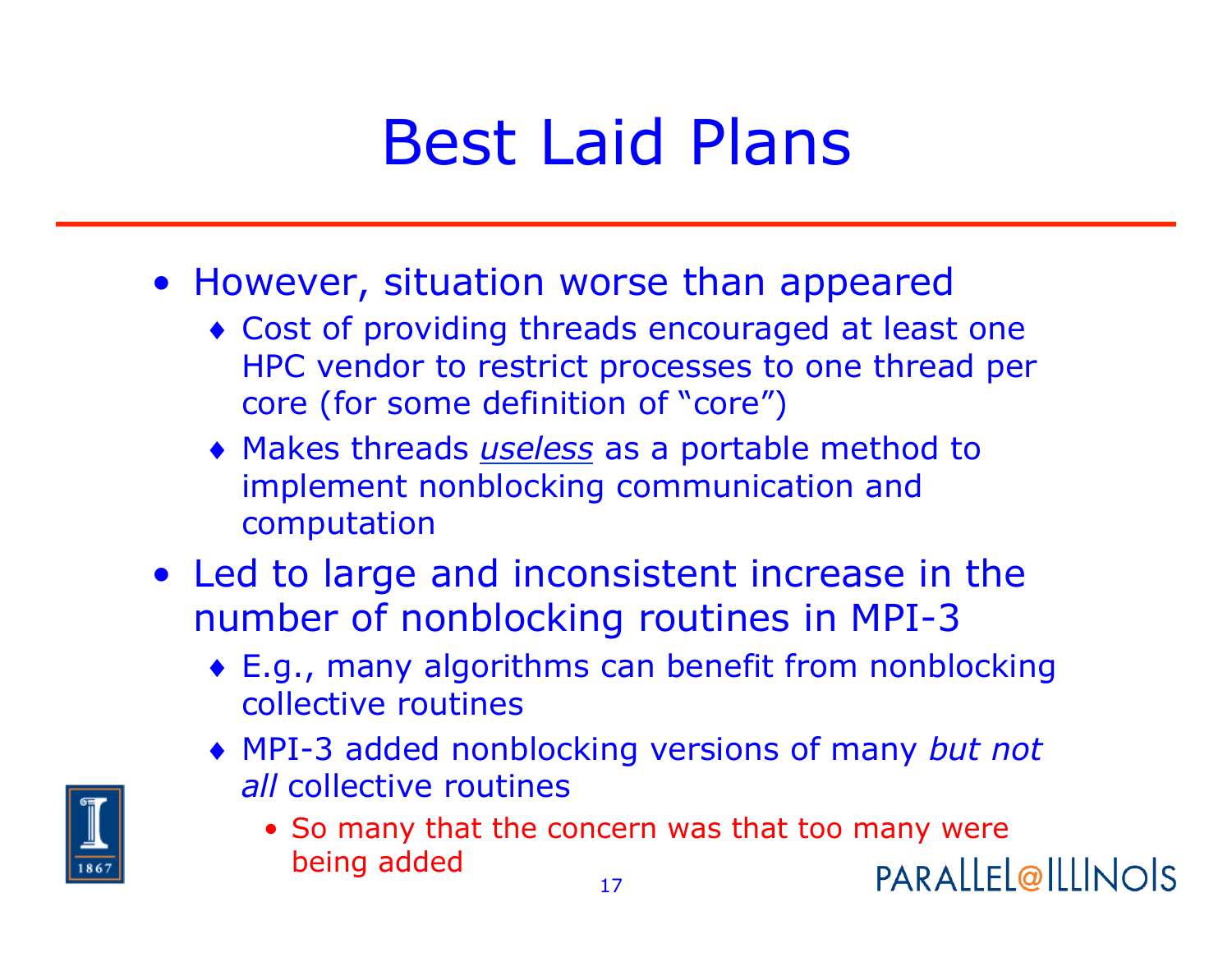## **Challenges**

#### • **Handle threads consistently**

- ♦ E.g., Assume threads (> number of cores) are present and efficient. Can be used to implement general nonblocking operations. Only core MPI 1 and 2 nonblocking routines are needed
	- MPI-3 decision: These sort of threads are not widespread enough, *and will not be in the future*, for MPI to depend upon
- ♦ But some MPI operations, particularly RMA, *require* an "agent" to perform the operation
	- Many appear to assume that these can be done with a thread, but this is *inconsistent* with the design of MPI-3 PARALLEL@ILLINOIS 18

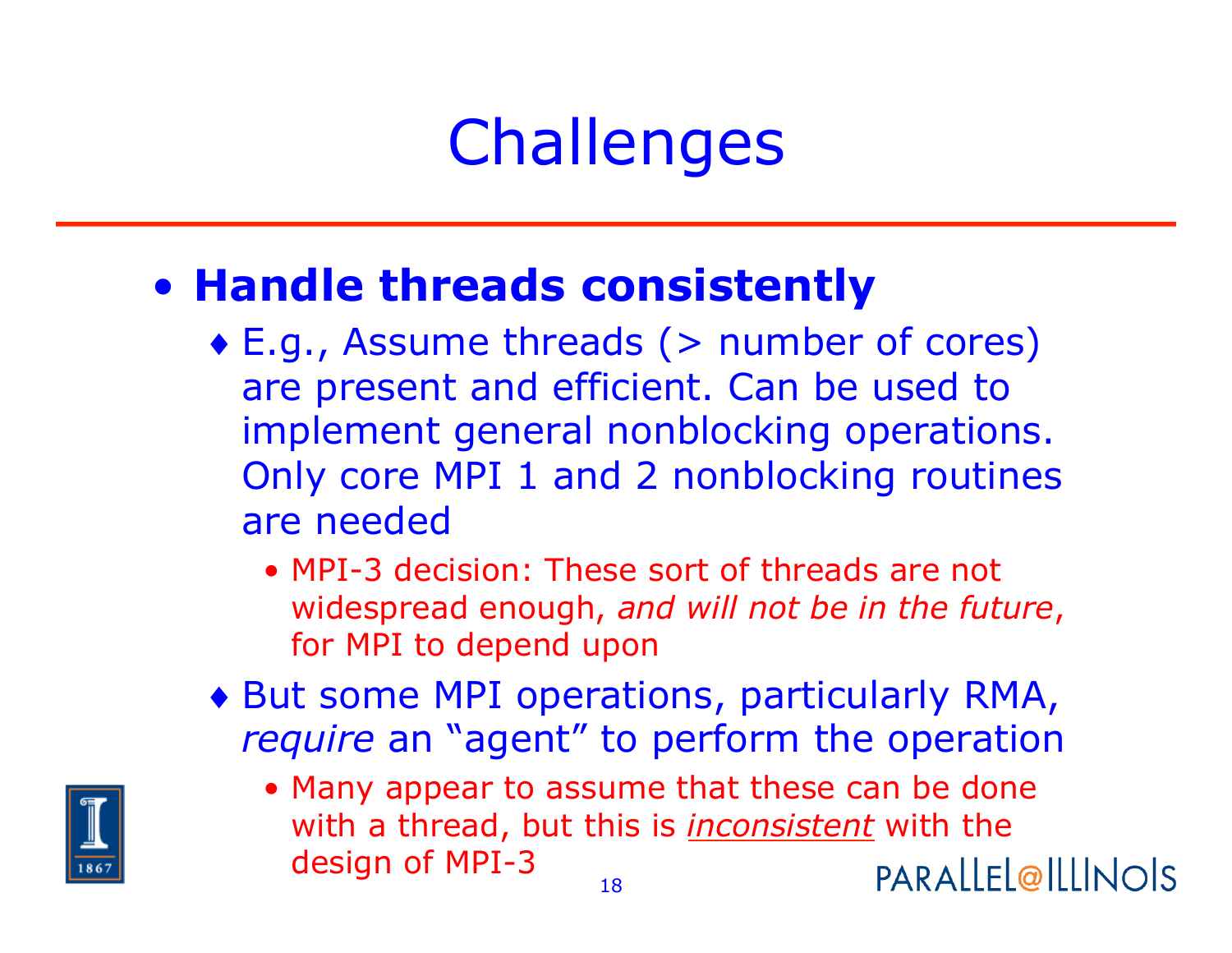## MPI and Hybrid Models

- **Challenge: How do runtimes of different programming model implementations negotiate shared resources?** 
	- ♦ E.g., how do MPI and OpenMP implementations agree to share cores, memory, interchip communication, and even threads?
- **Challenge: Is the programmer's help needed, or can this be solved without any explicit program interface?**
- These must be solved for MPI to successfully exploit composition of programming models

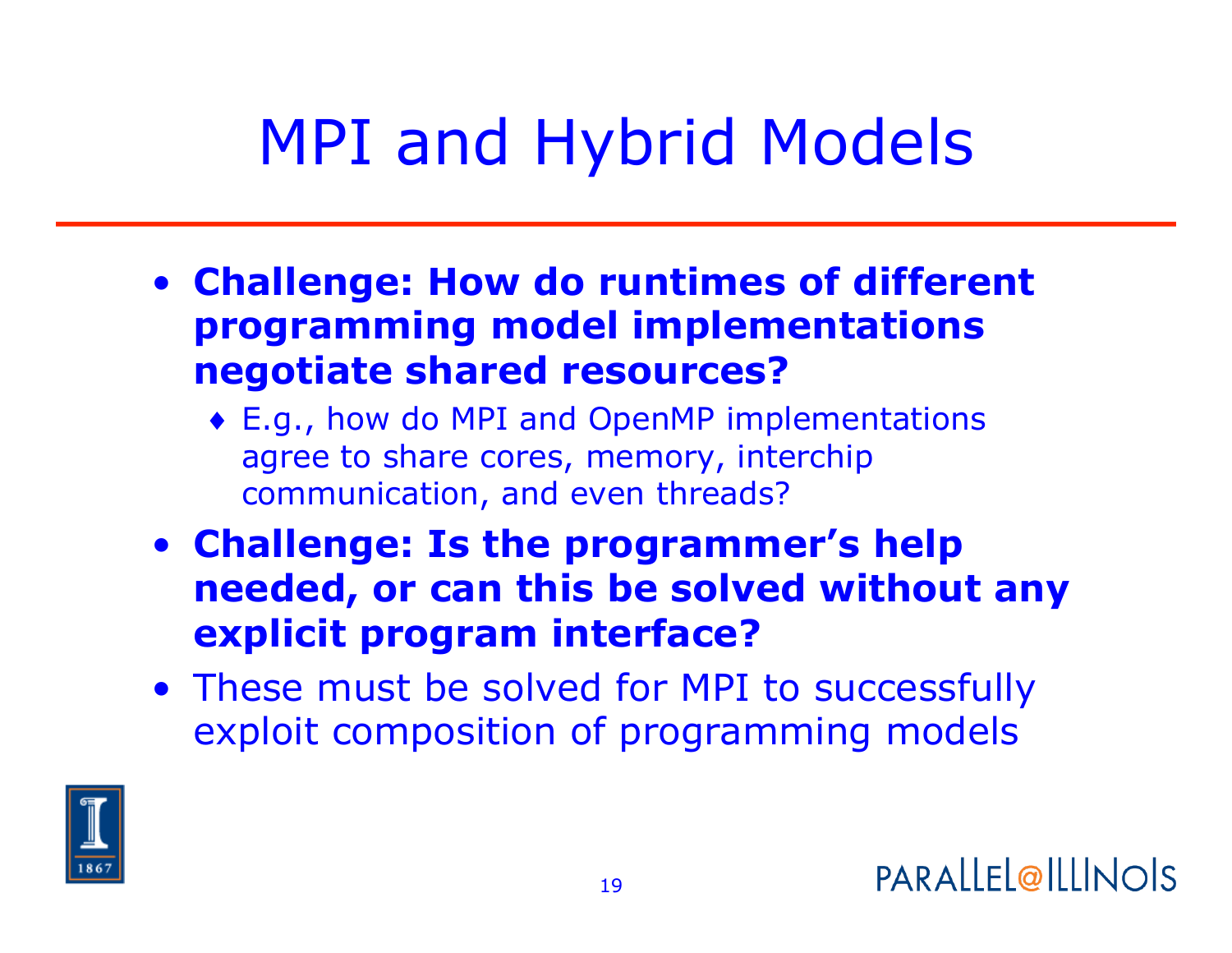### RDMA

- Remote Direct Memory Access
	- ♦ Networks optimized for one-sided data transfers
	- ♦ "Easy" part is the put and get for large transfers
	- ♦ Hard part (for *all* one-sided models) includes local and remote completion of transfers
		- Even published papers sometimes fail to properly ensure completion, depend on operations being "fast enough"
- Devil is in the details
	- ♦ Data delivery and ordering
	- ♦ Short operations critical for many algorithms, high productivity models
		- Fine grain models, many algorithms, work with scalars or very short blocks of data. Productivity lost when programmer must introduce artificial aggregation
		- **Challenge: What operations? What atomicity? What lengths?**  (e.g., known that CAS too limited – motivation for transactional memory)
		- See compromise's in MPI-3 RMA design
		- **Challenge: Did we get these right? Will hardware be able to exploit them**

**PARALLEL@ILLINOIS** 

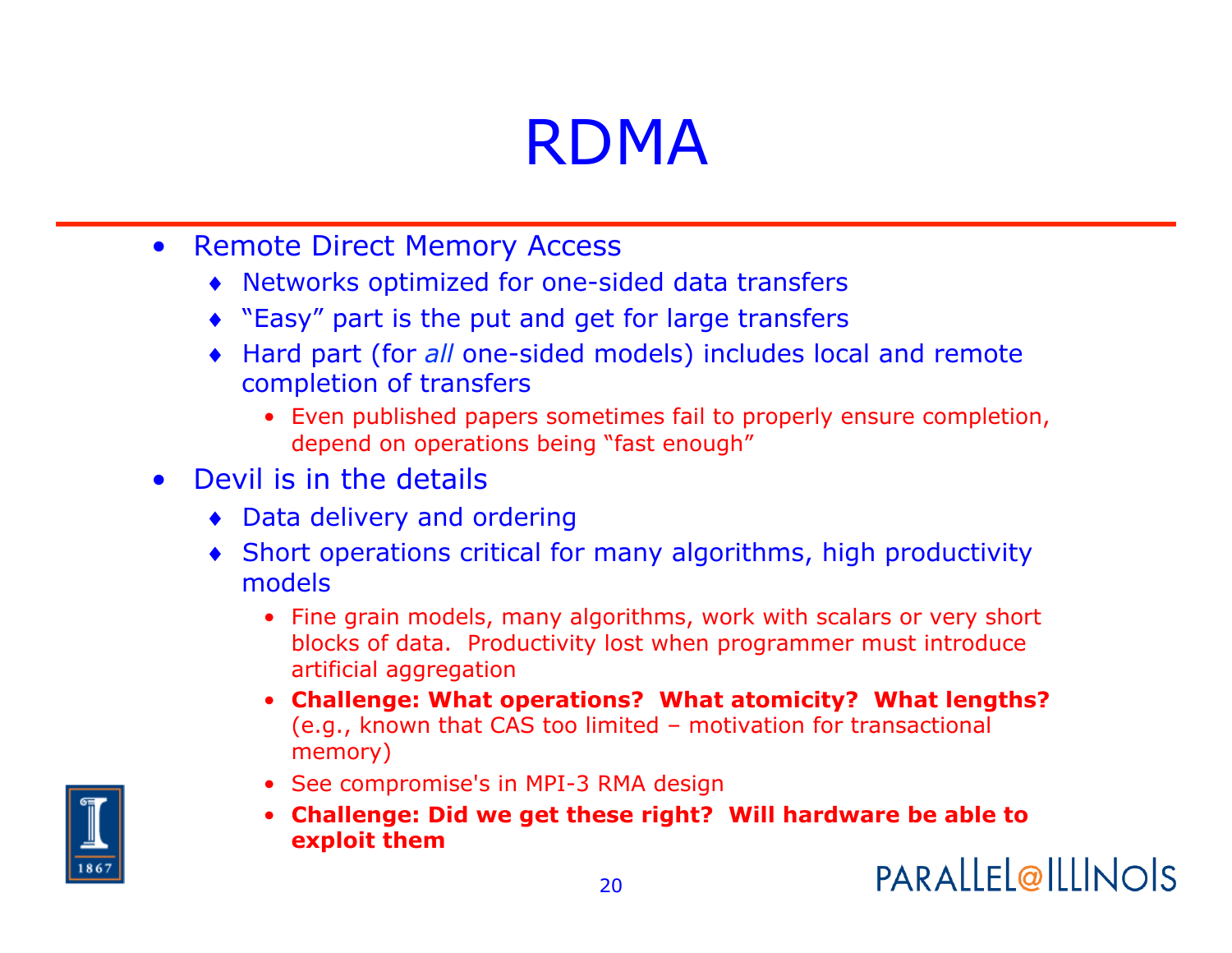### The Real RDMA Challenge

- **Match RDMA hardware capabilities now** *and in the next 5-10 years* **to the MPI programming model** *and preserve performance*
- The issues are not the speed of block transfers but the handling of local and remote completion of memory transfers and efficient synchronization within the programming model

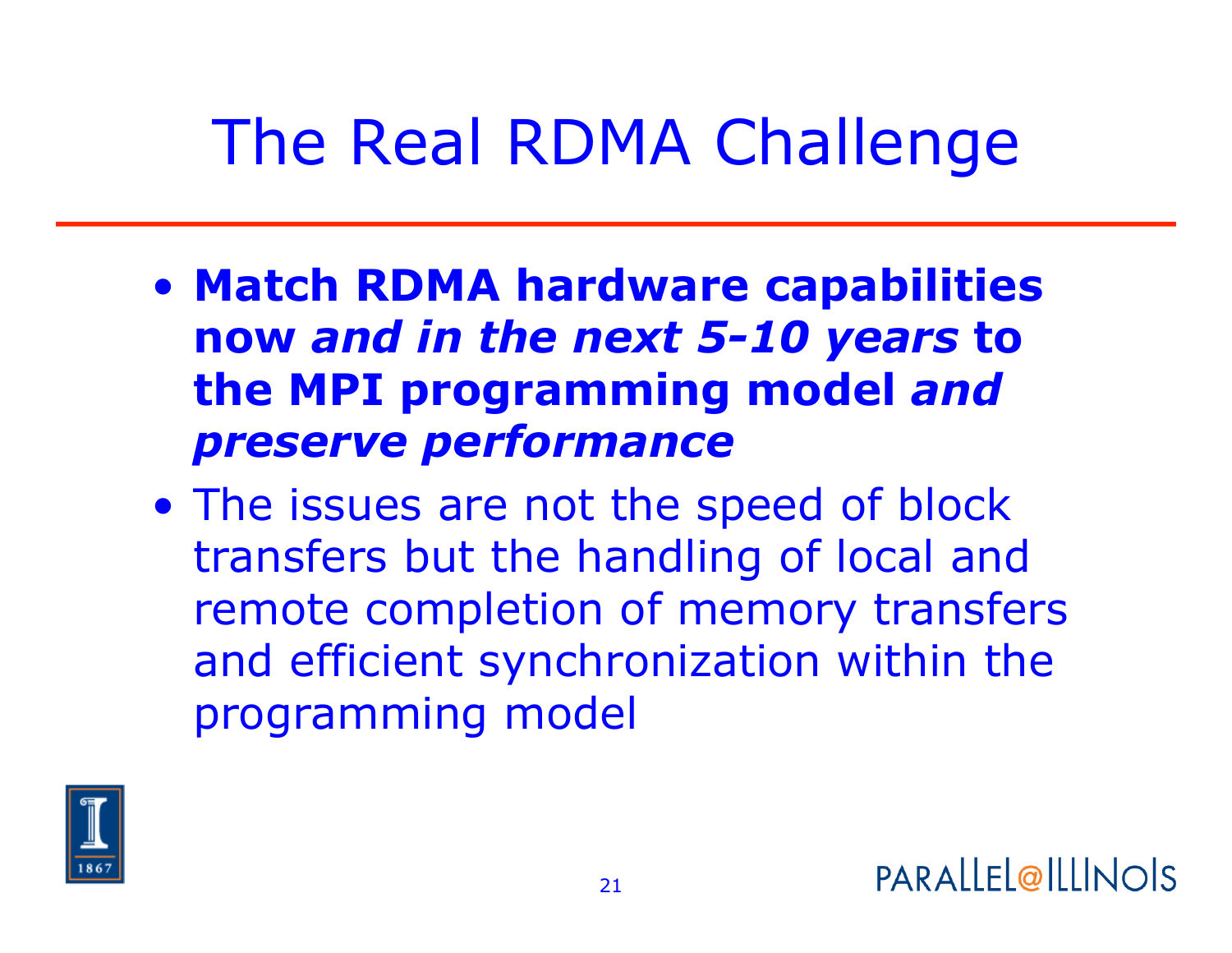## MPI and Shared Memory

- Shared memory programming is harder than you think
	- ♦ "You don't know Jack about Shared Variables or Memory Models", CACM Vol 55#2, Feb 2012.
- Users want it to "just work" but without sacrificing performance
- **Challenge: Define a programming model that permits exploitation of shared memory but remains safe for users** 
	- ♦ Data race-free programming one example
	- ♦ MPI-3 has made a good attempt by providing shared memory windows and the unified memory model, but whether this will be effective is yet to be seen



**PARALLEL@ILLINOIS**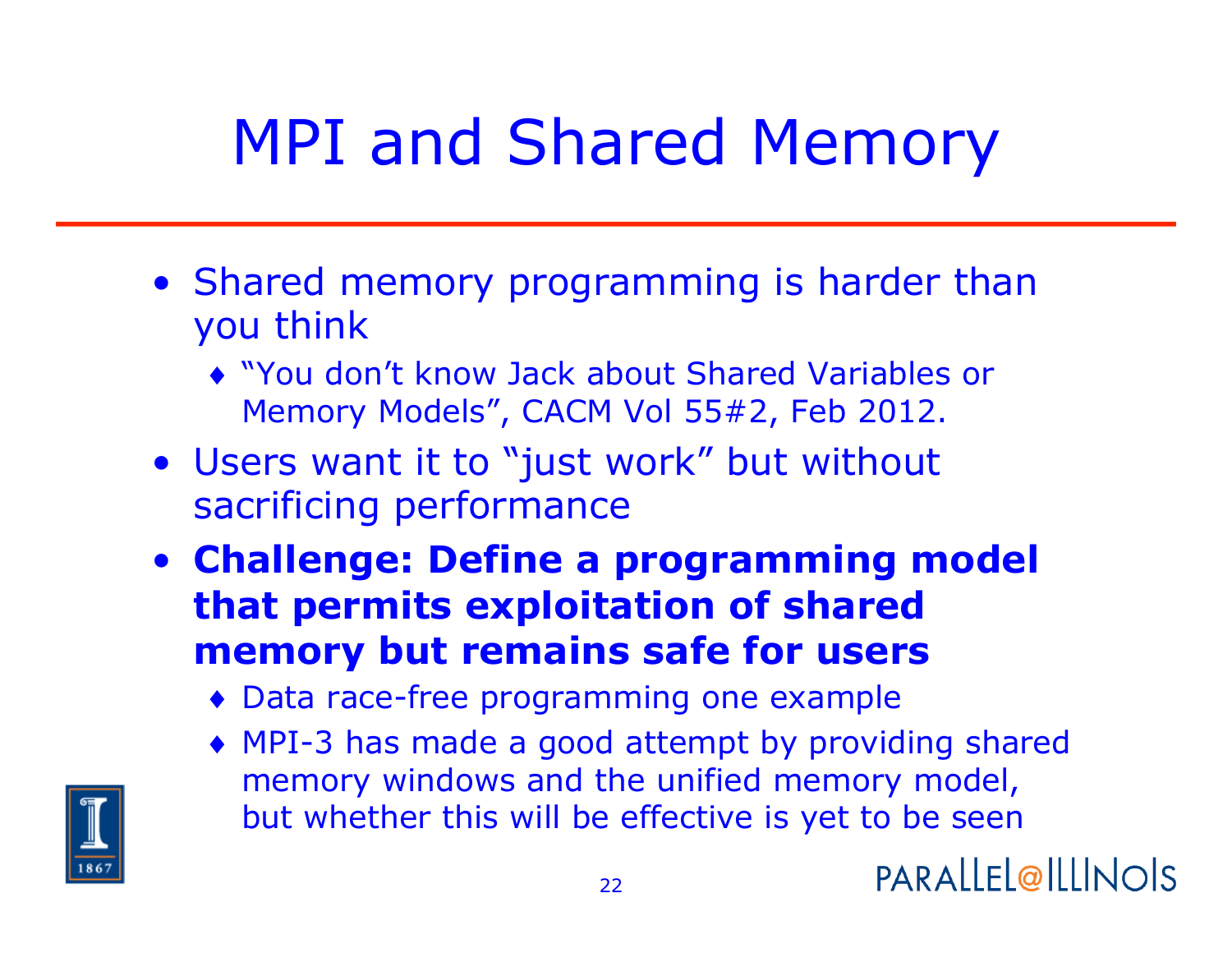### Issues at Scale

- The end of frequency scaling has forced a rapid increase in concurrency
- Systems now have 10,000 times as many processor cores as the "extreme scale" machines when MPI was first developed

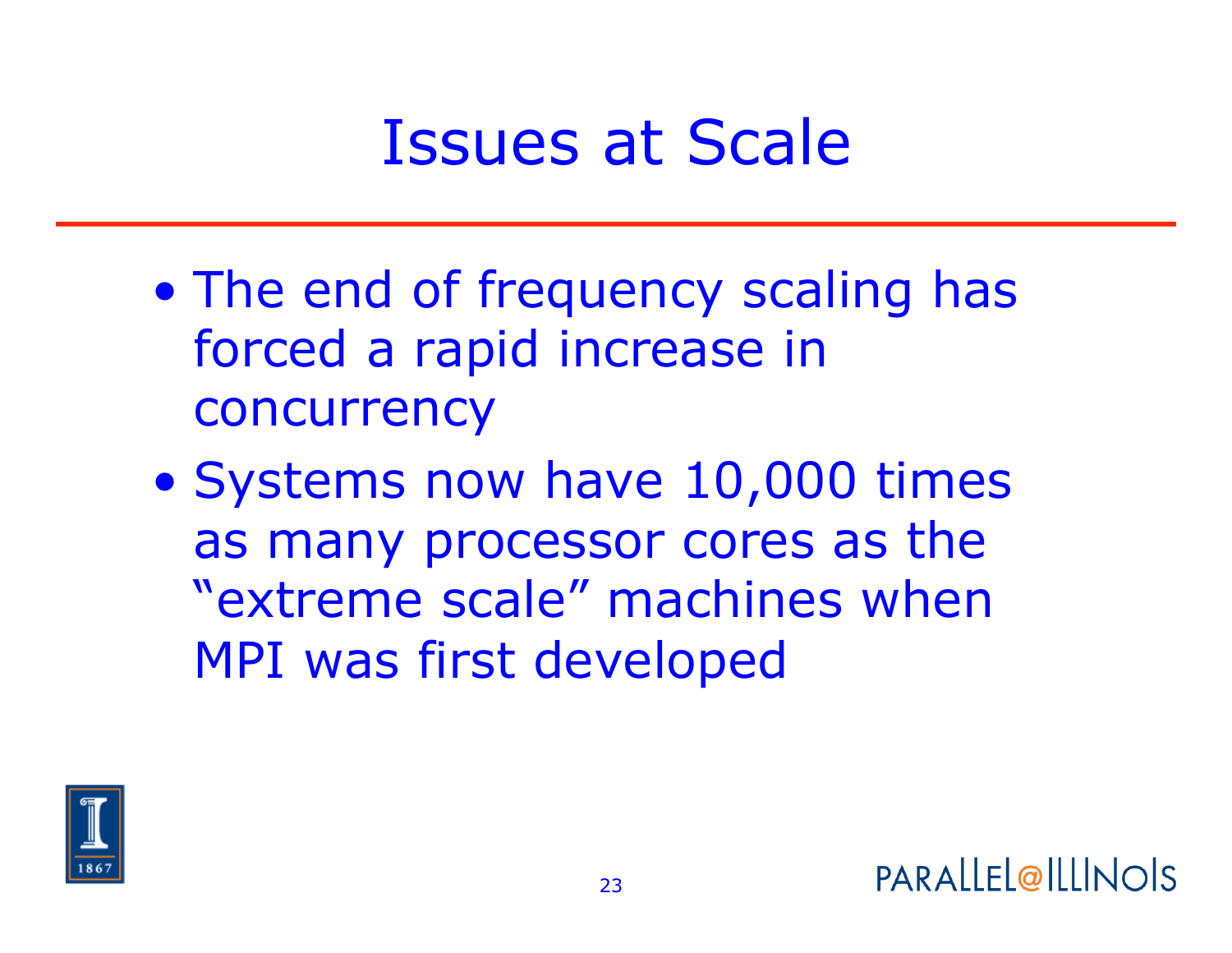Describing Collective **Operations** 

- Many collective routines have O(p) arguments
- **Challenge: Replace collective routines with more scalable versions that match algorithm needs** 
	- ♦ "Neighbor" collectives in MPI-3 one step in this direction
- **Challenge: Should non-scalable routines be deprecated (e.g., MPI\_Alltoall)?** 
	- ♦ Should we force programmers to think more scalably

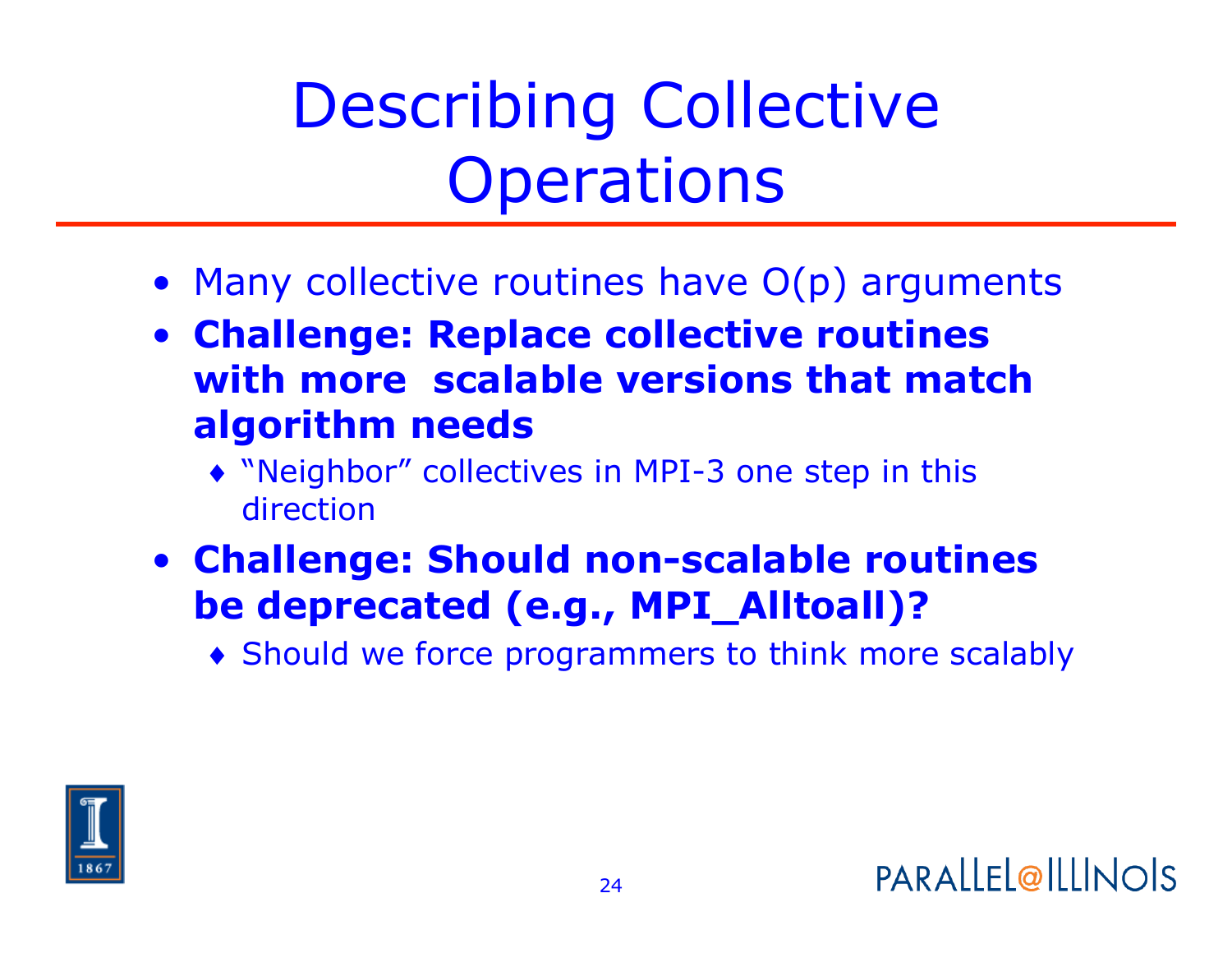# Physical and Virtual Topologies

- Important when MPI-1 defined
	- ♦ Hypercubes, meshes, trees, …
- MPI-1 attempted to define an abstraction for topologies with MPI\_Cart\_create/MPI\_Graph\_create. MPI\_Dims\_create gives a specific decomposition.
	- ♦ None of these provide enough control to match needs
	- ♦ Attempts to both provide an abstraction *and* a specific behavior
		- Result is not useful to anyone
- Today the situation is more complex
	- ♦ Multilevel nodes, more complex networks, routing methods
	- ♦ Performance irregularities common (compute resources unequally shared)
- **Challenge: Define an effective means for programs to express their (dynamic) communication pattern and map that onto physical network resources**

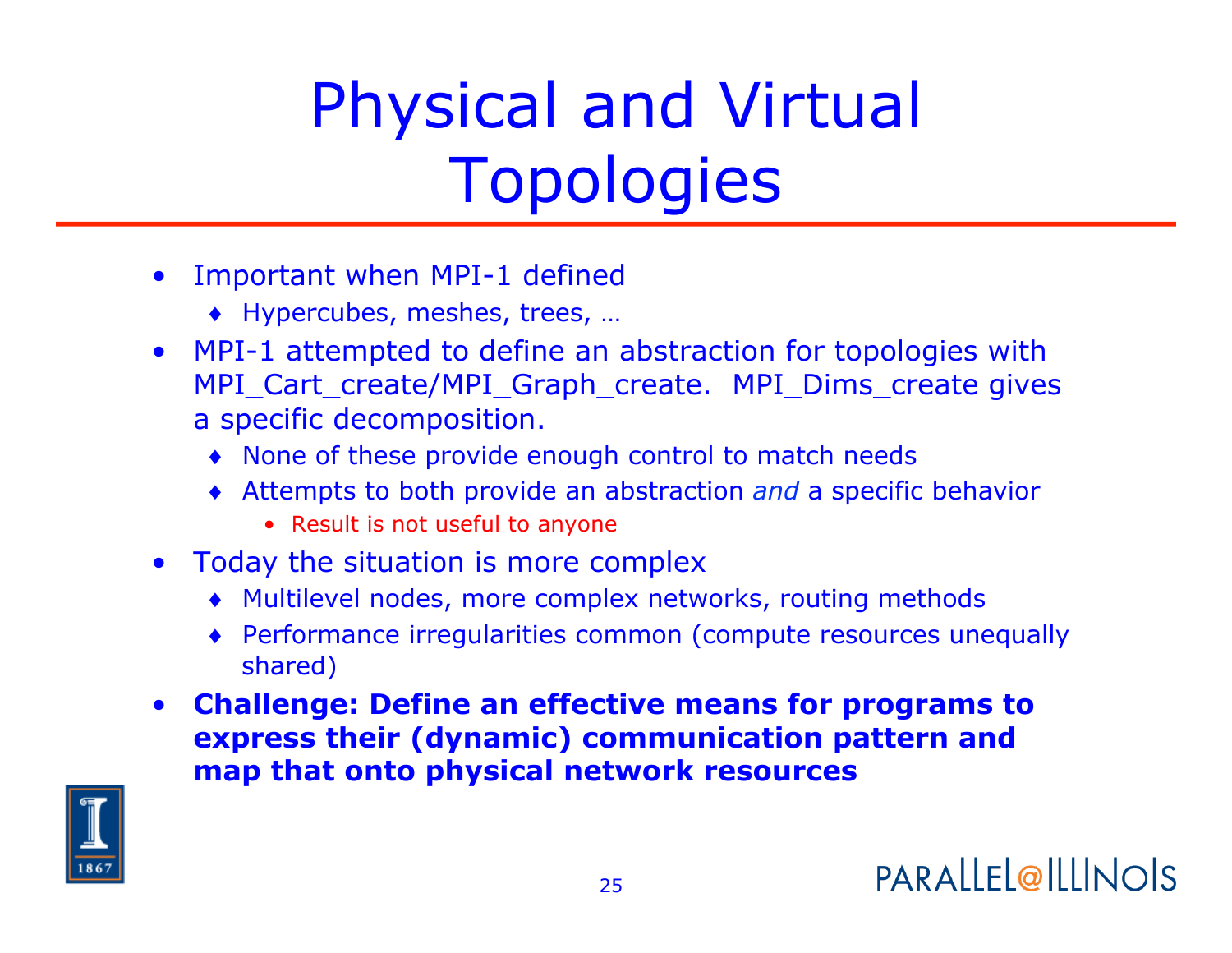# Faults and Programming Models

- "Give me what I want"
	- ♦ Add tension between "do what I want" and "have a well defined behavior for others"
- Note that it is *provably impossible* to reliably detect all kinds of faults
	- ♦ Node "down" may be node "really, really slow"
	- ♦ Some recent theory gets around this by *defining* a down node as one that doesn't respond in time. Problem then is in defining the threshold to quickly detect the truly failed but not abandon the merely slow.
- Hard to provide general solution that users like
	- ♦ Users like simplicity except when it gives them the wrong answer
		- They tend to like simplicity *until* it gives them the wrong answer.
	- ♦ Users like models that are full of races and errors, as long as it doesn't mess them up (as far as they can tell, and they often can't in a scientific code, as errors are often proportional to Δt and reduce the accuracy of the computation)
- May be *the wrong problem* 
	- ♦ Node "down" may be much less likely than "uncorrected but recoverable memory or data path error"
	- ♦ May not require the same corrective steps as node down
	- ♦ Programming model support for "node down" and "memory lost" likely very, very different

**PARALLEL@ILLINOIS** 

26

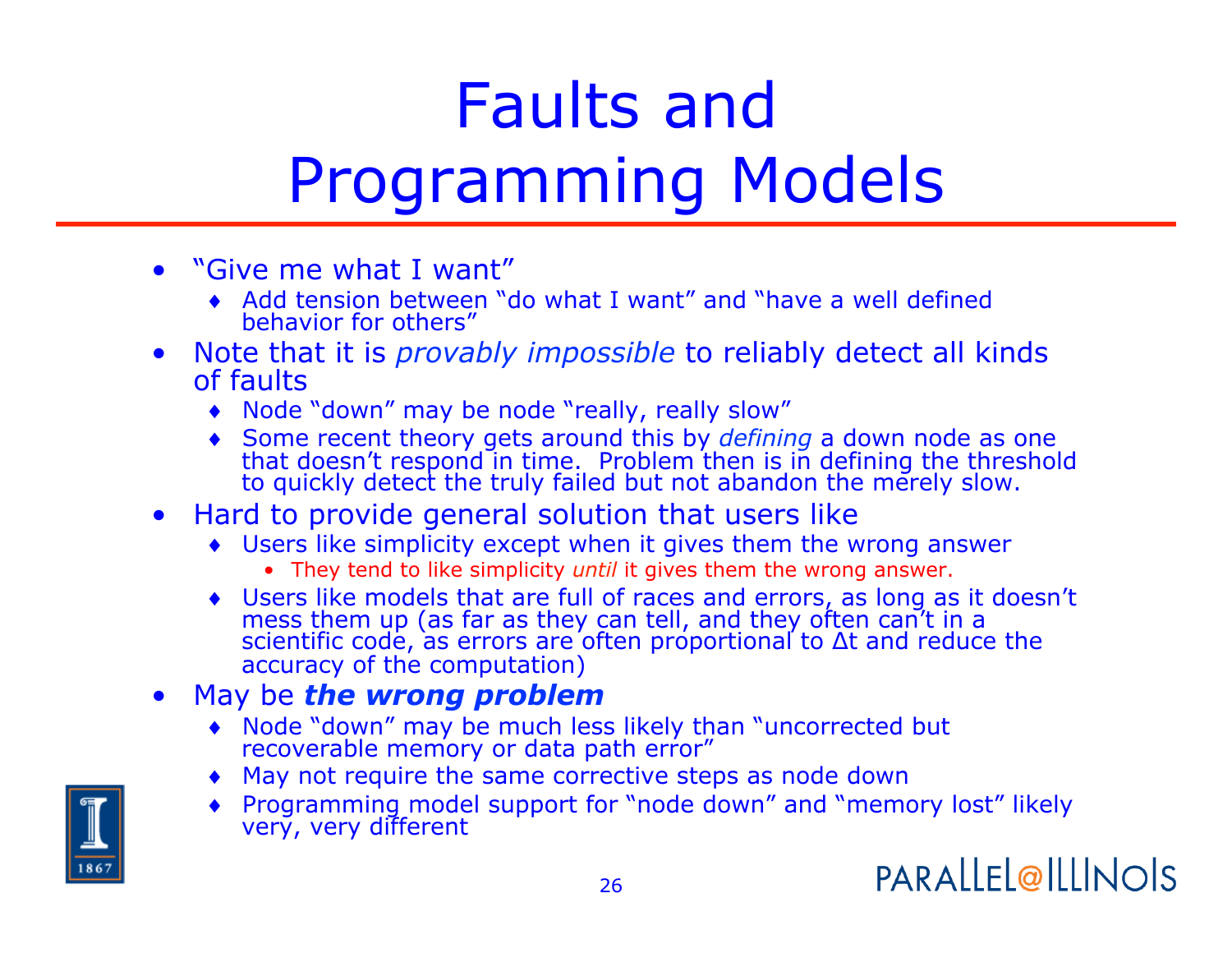### Faults and MPI

- Almost no standard interface required to survive unspecified problems
- What are the likely faults?
	- ♦ Note poor analysis of hardware / software faults in some studies – persistent faults can sometimes be identified, but transient faults (hardware upsets, timing/race issues in software) means source of many faults unknown
- **Challenge: What are the likely faults and how will system software respond to them? How should a programming model interact with the system? How much should the programmer participate in managing different kinds of faults?**

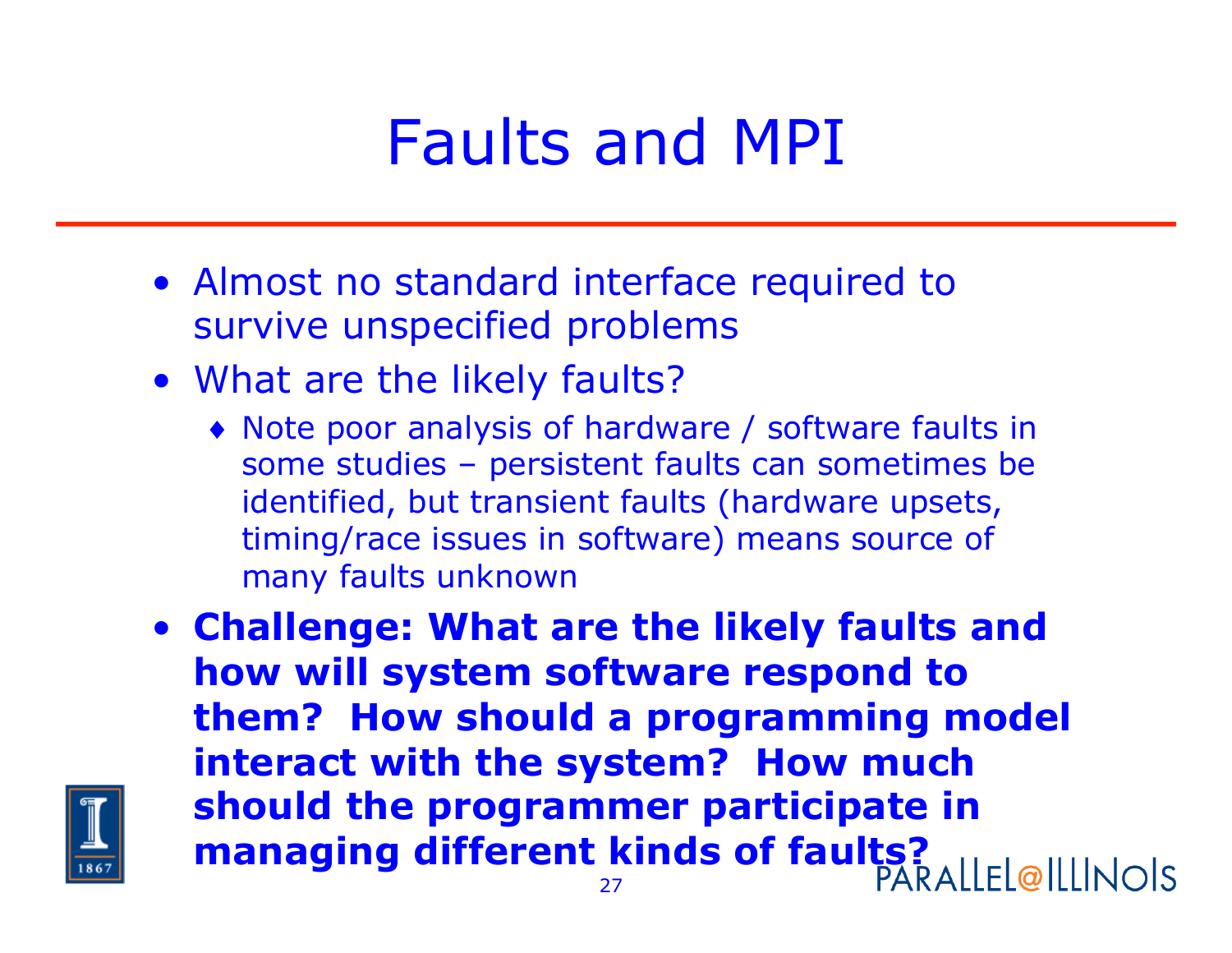## Library and Language

- No Library-based implementation is ever complete
	- ♦ You can always add routines, and give good reasons to do so
	- ♦ MPI-1, MPI-2 model
		- Try for few concepts, provide all natural routines
		- E.g., MPI\_Issend
	- ♦ May be starting to lose the model
		- MPI-3 Assumption: Threads are now and will be for the next 5-10 years too inefficient to use in parallel programming
			- Required to justify many new nonblocking routines, all of which could be implemented within a thread
			- If only "now", then not a valid justification to add something to a standard
				- $\triangleright$  But would be a justification to add something to a research platform
- It is too easy to add routines to a library
	- ♦ Costs: completeness, complexity, short term rather than long term **PARALLEL@ILLINOIS**

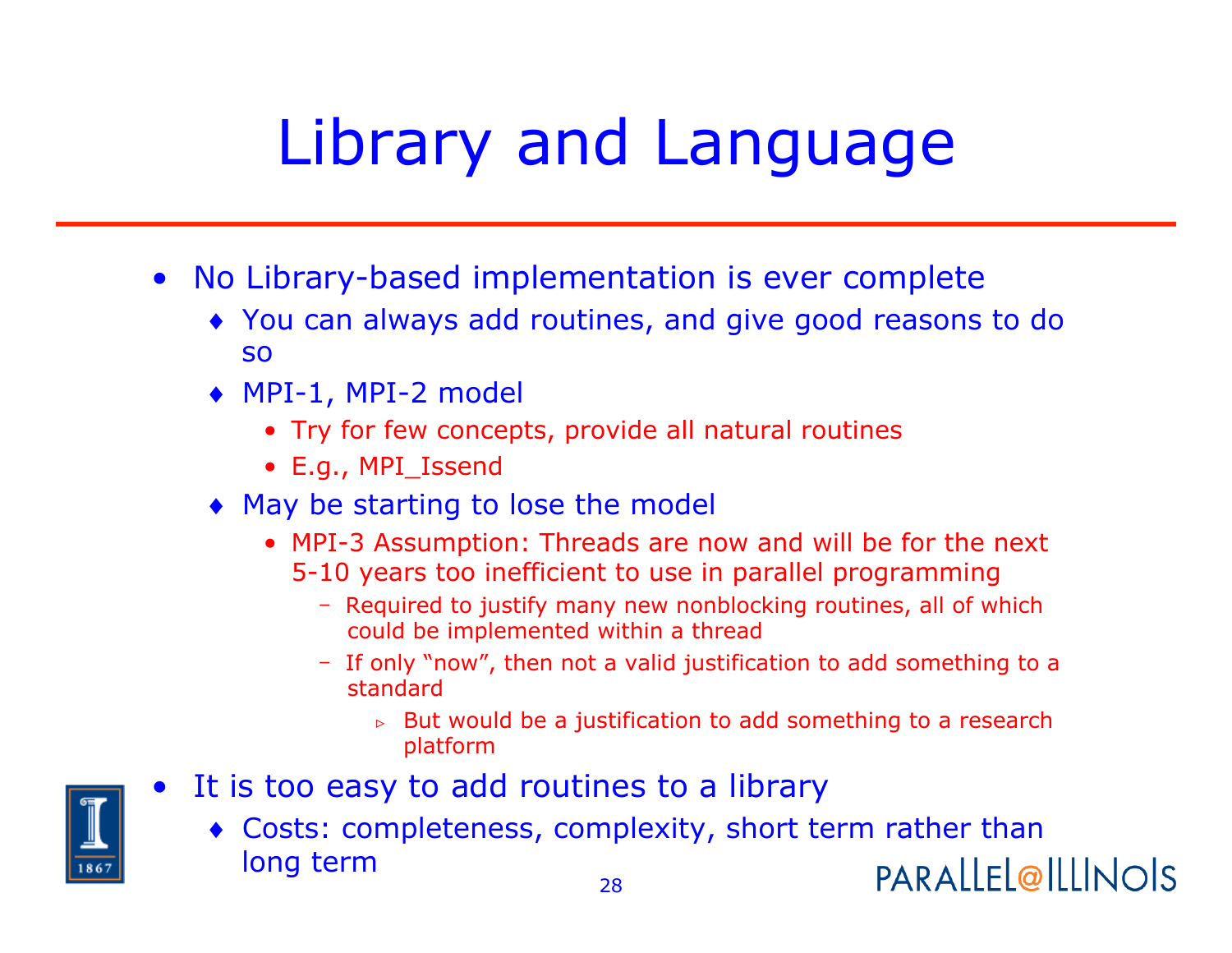# Library Challenges

- "Basic" Langauge datatypes
	- ♦ Used to be int, short, long, float, double, char
	- ♦ Now int32\_t, wchar\_t, …. Expected by programmers
		- How can MPI keep up?
	- ♦ Nonblocking operations always an issue
		- C's pointers mostly keep compiler from optimizing away; Fortran actively exploits "knowing" about data lifetime
		- There are language ideas to address this e.g., Futures. **How can these fit with MPI?**
- C++ : **What is the right level** (this is the general "high level language" issue, and why MPI has succeeded by staying at a lower level)
	- ♦ Also adds inter-language issues. What happens to a Fortran routine that calls a C++ routine that throws an exception?



**PARALLEL@ILLINOIS**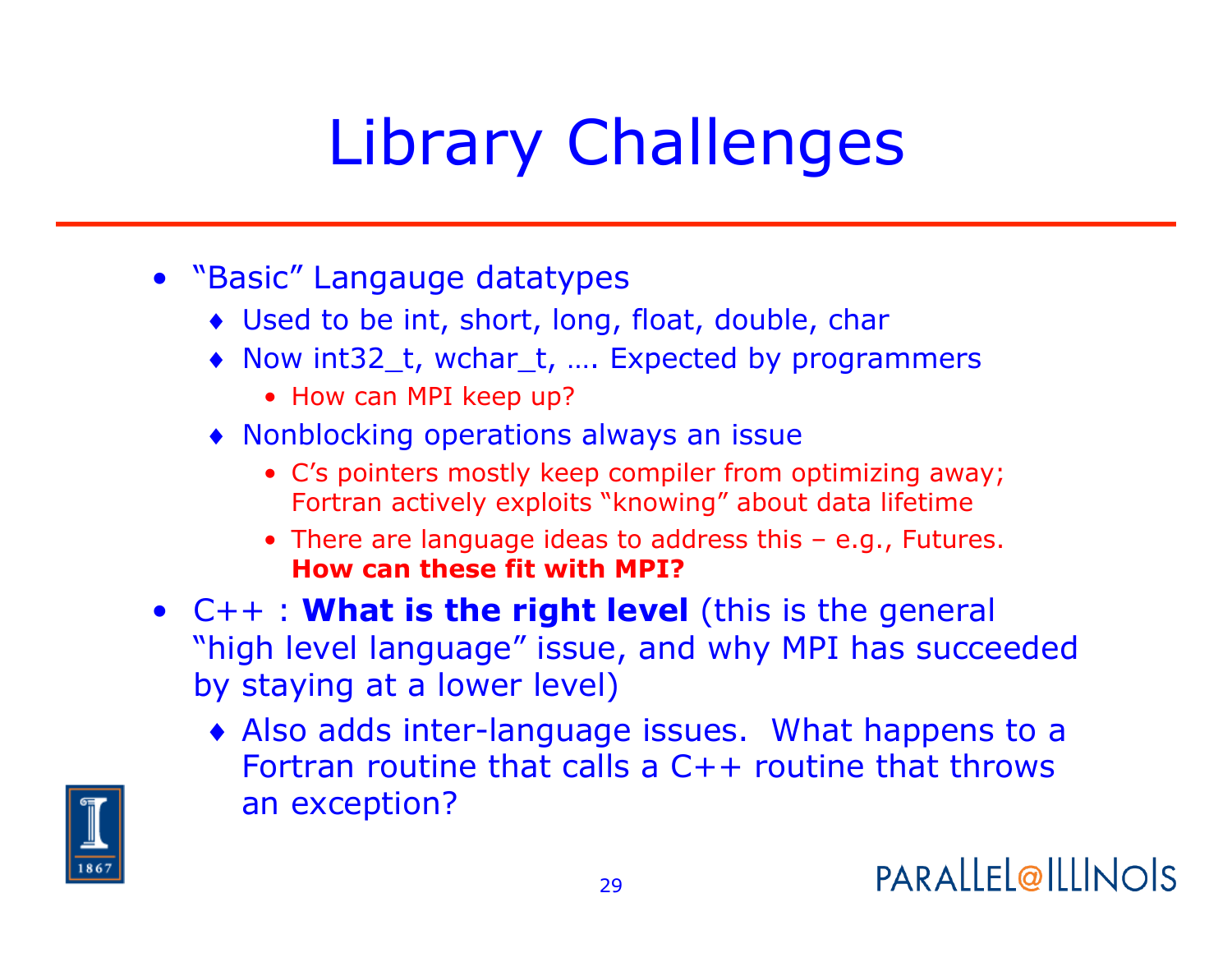### Productivity

- Distributed Data Structures (DDS) essential for high productivity
	- ♦ Global Arrays one example
	- $\leftrightarrow$  HPF, ZPL, ...
- **Challenge: Extend MPI to include elements of support to DDS** 
	- ♦ Sort of in datatypes but too hard to use
- **Challenge: Find better building blocks for distributed data structures** 
	- ♦ Why didn't the support emerge?
	- ♦ Can libraries alone provide an effective solution?

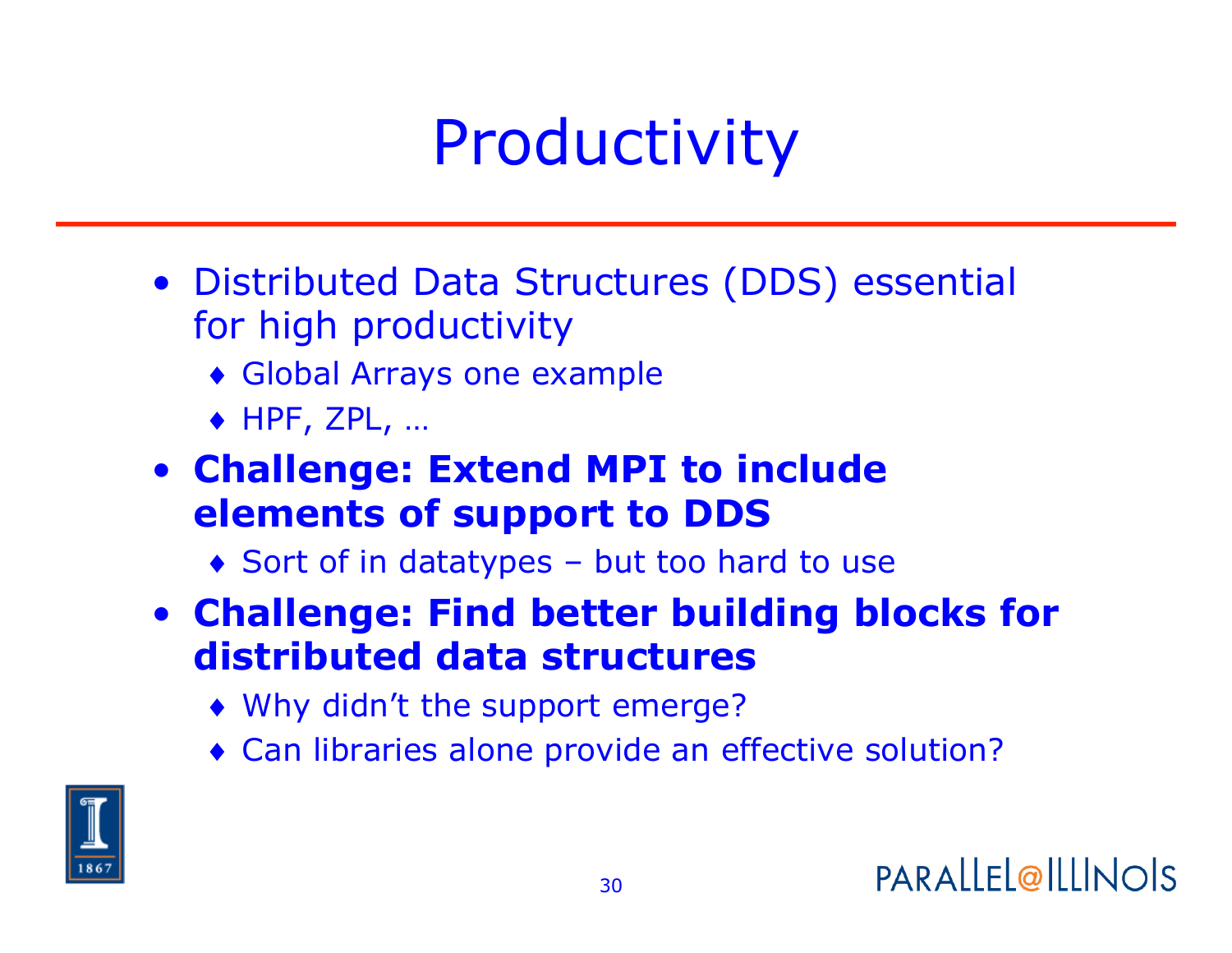### Miscellaneous Comments

- Fatal mistake: Define semantics and then (tell someone to) make it fast
	- ♦ Performance *requires* choosing semantics that *can* be efficiently implemented
	- ♦ Good design matches performance requirements with usability (typically with compromises)
- Comparison:
	- ♦ Reference implementation: specification is precise enough to be implemented (with functionality but not necessarily with performance); identify inconsistencies between routines;
		- Really good implementation can identify performance issues on the platform on which it is implemented
	- ♦ Paper implementation WRT expected future hardware capabilities: specification will permit access to performance features into the future
		- Suitably careful paper implementation will ensure that the specification is precise enough to be implemented



**PARALLEL@ILLINOIS**